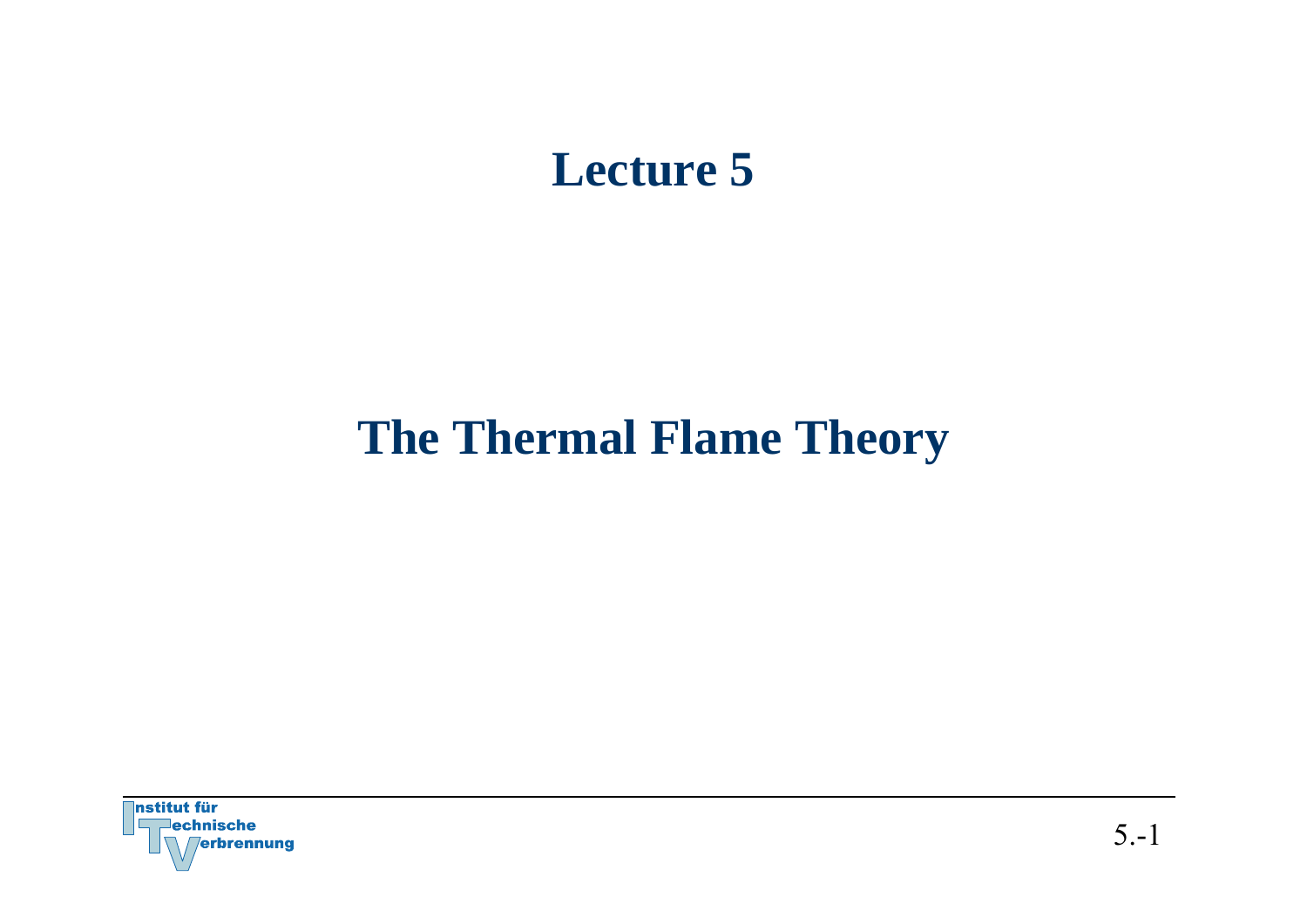In 1938 Zeldovich and Frank-Kamenetzki develops the classical example of an asymptotic description of the structure of a premixed flame

Presequisite: single one-step reaction

$$
\nu'_{\mathsf{F}}\mathsf{F} + \nu'_{\mathsf{O}_2}\mathsf{O}_2 \to \nu''_{\mathsf{P}}\mathsf{P}.
$$

We will assume that reaction rate is first order with respect to fuel and to oxygen

$$
\omega = B \frac{\rho Y_{\text{F}}}{W_{\text{F}}} \frac{\rho Y_{\text{O}_2}}{W_{\text{O}_2}} \exp\left(\frac{-E}{\mathcal{R}T}\right)
$$

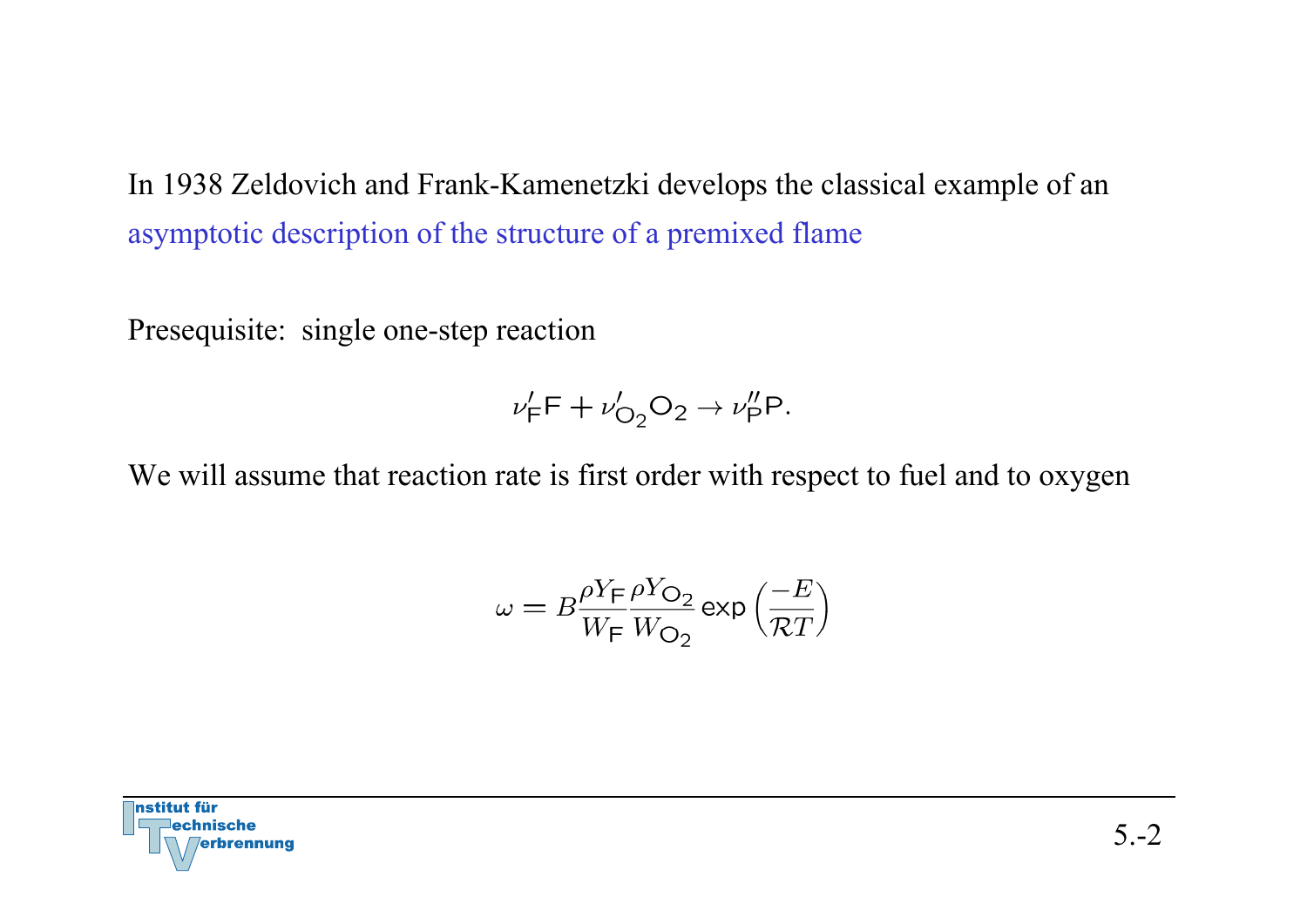Alternative forms, in particular a rate which is first order with respect to the fuel only, may also be considered.

We will show that this case will be contained as a limit for lean flames in the expression above.

The most important feature in 
$$
\omega = B \frac{\rho Y_F \rho Y_{O_2}}{W_F W_{O_2}} \exp\left(\frac{-E}{\mathcal{R}T}\right)
$$

is the Arrhenius type temperature dependence.

The activation energy *E* is assumed to be large. Both the activation energy and the frequency factor *B* are adjustable parameters and cannot be deduced from elementary kinetic data.

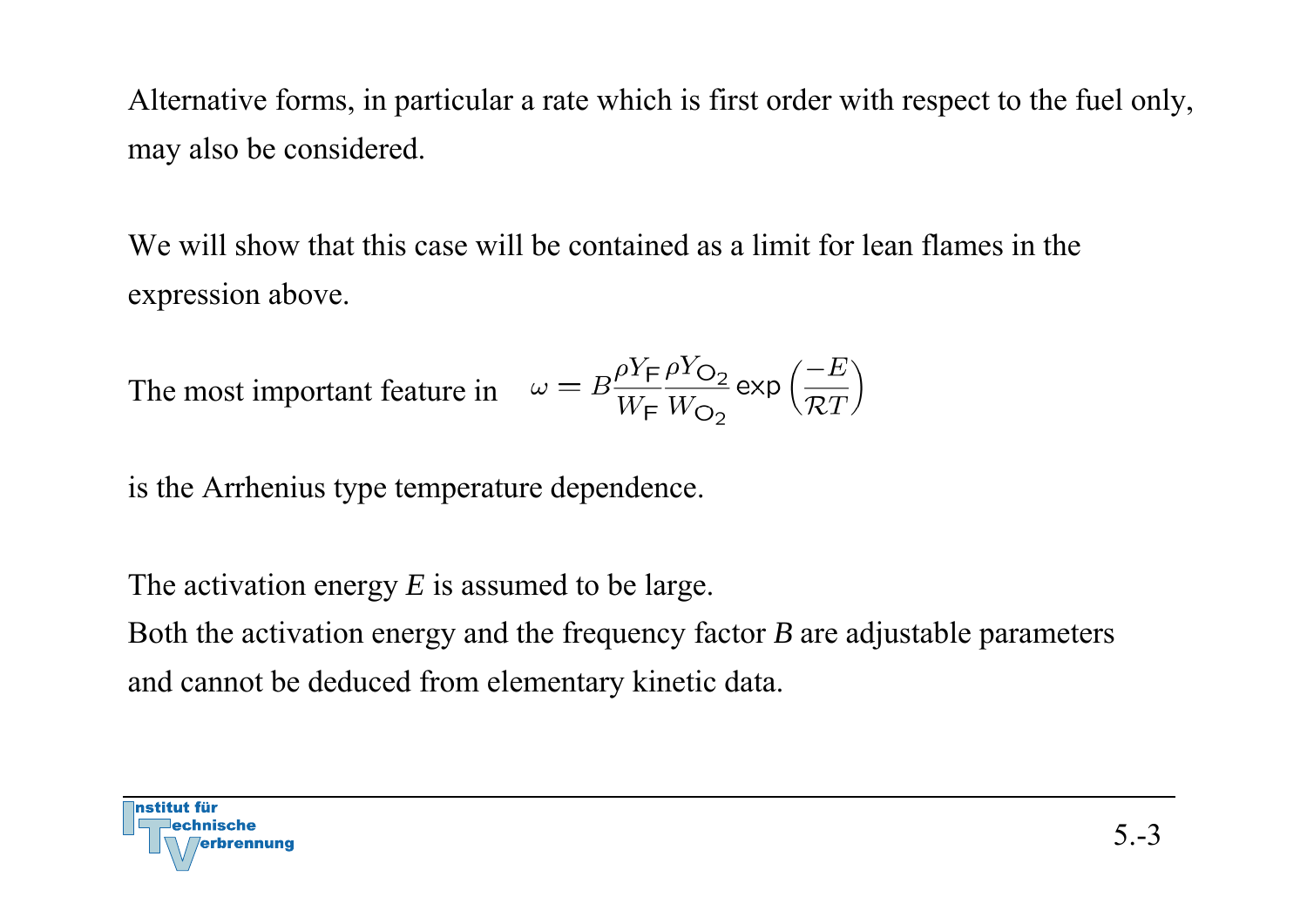The one-step model has widely been used in descriptions of flame stability, where it essentially serves as model that produces a thin flame with a strong temperature sensitivity.

In this lecture we will derive an explicit expression for the burning velocity.

This is to be compared in Lecture 7 to results derived from a four-step reduced mechanism for methane-air flames.

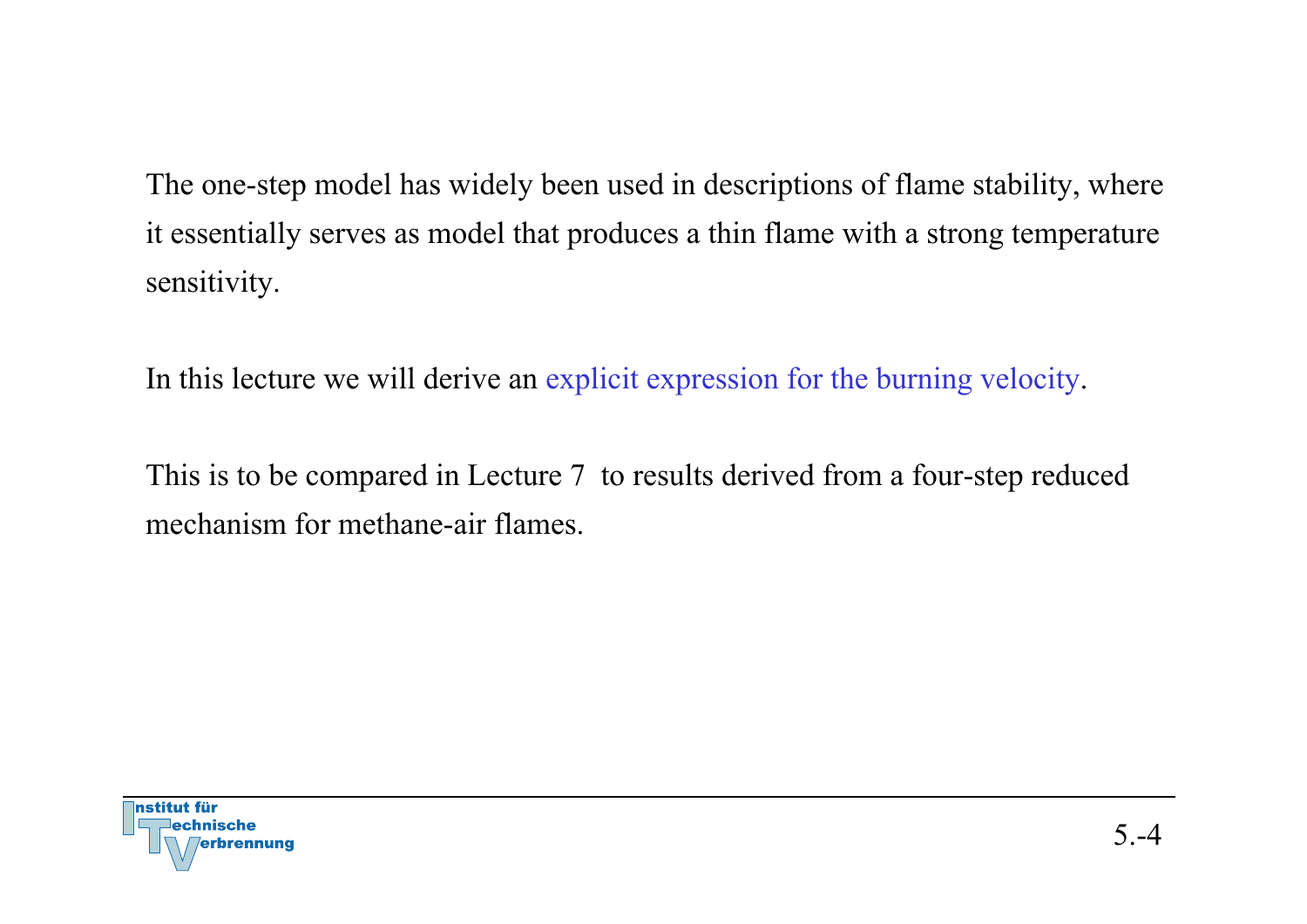## Flame structure schematically

Since the reaction is assumed to be irreversible, the reaction rate must vanish in the burnt gas.

Therefore one of the reactants must be entirely depleted: the fuel in the case of lean flames, the oxidizer for rich flames and both for stoichiometric flames.

This leads to the condition in the burnt gas:



 $Y_{F,b} \cdot Y_{O_2,b} = 0.$ 

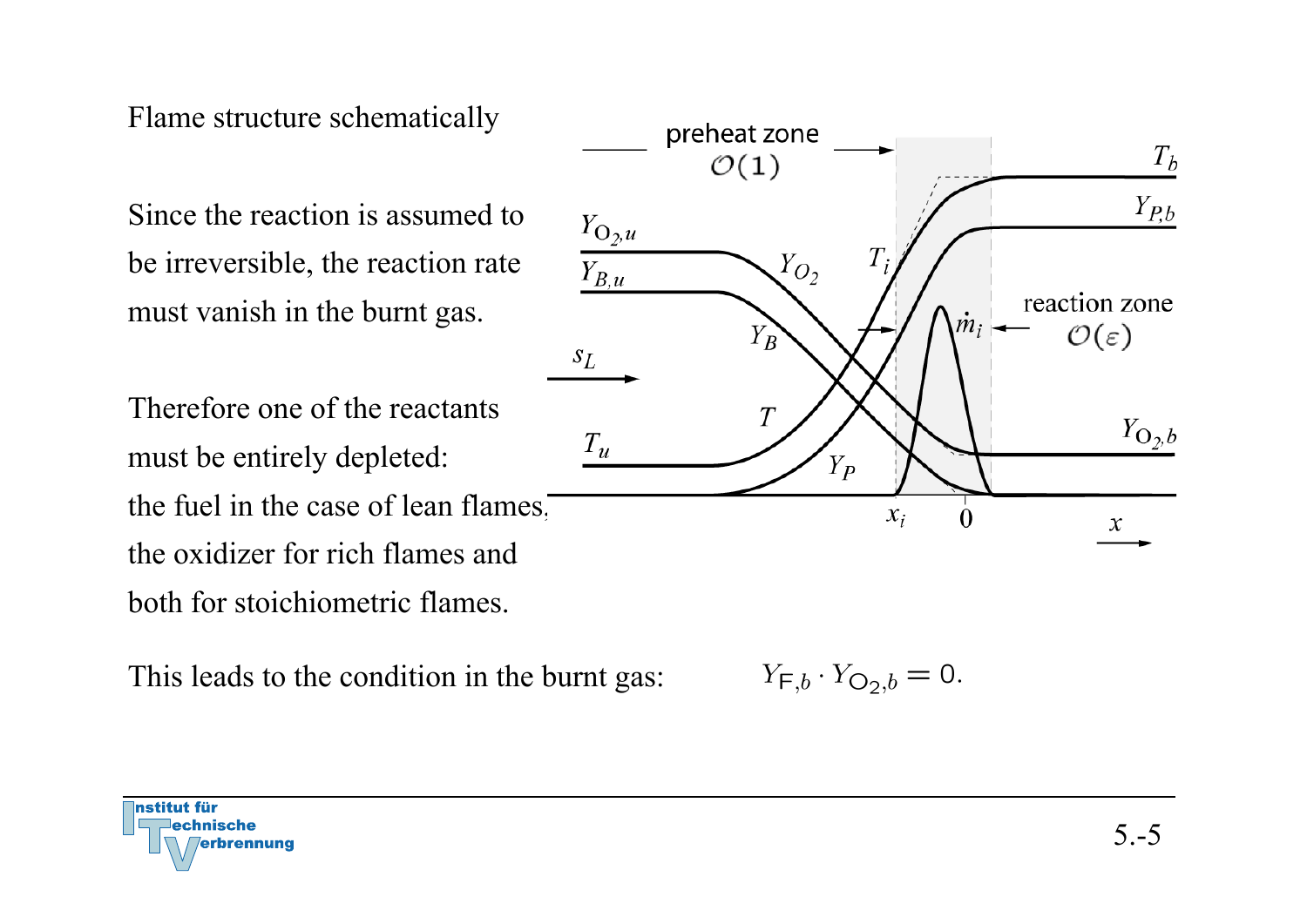The combustion of the reactants in the reaction zone leads to an increase in temperature and therefore an increase of the reaction rate.

In the asymptotic analysis to be developed, the large temperature dependence of the reaction rate, expressed by the large activation energy will play a crucial role.

Let us assume at first that the diffusion flux can be written as

$$
j_i = -\rho D_i \operatorname{grad} Y_i, \quad D_i = D_{i, \mathsf{N}_2},
$$

where Lewis number is unity.

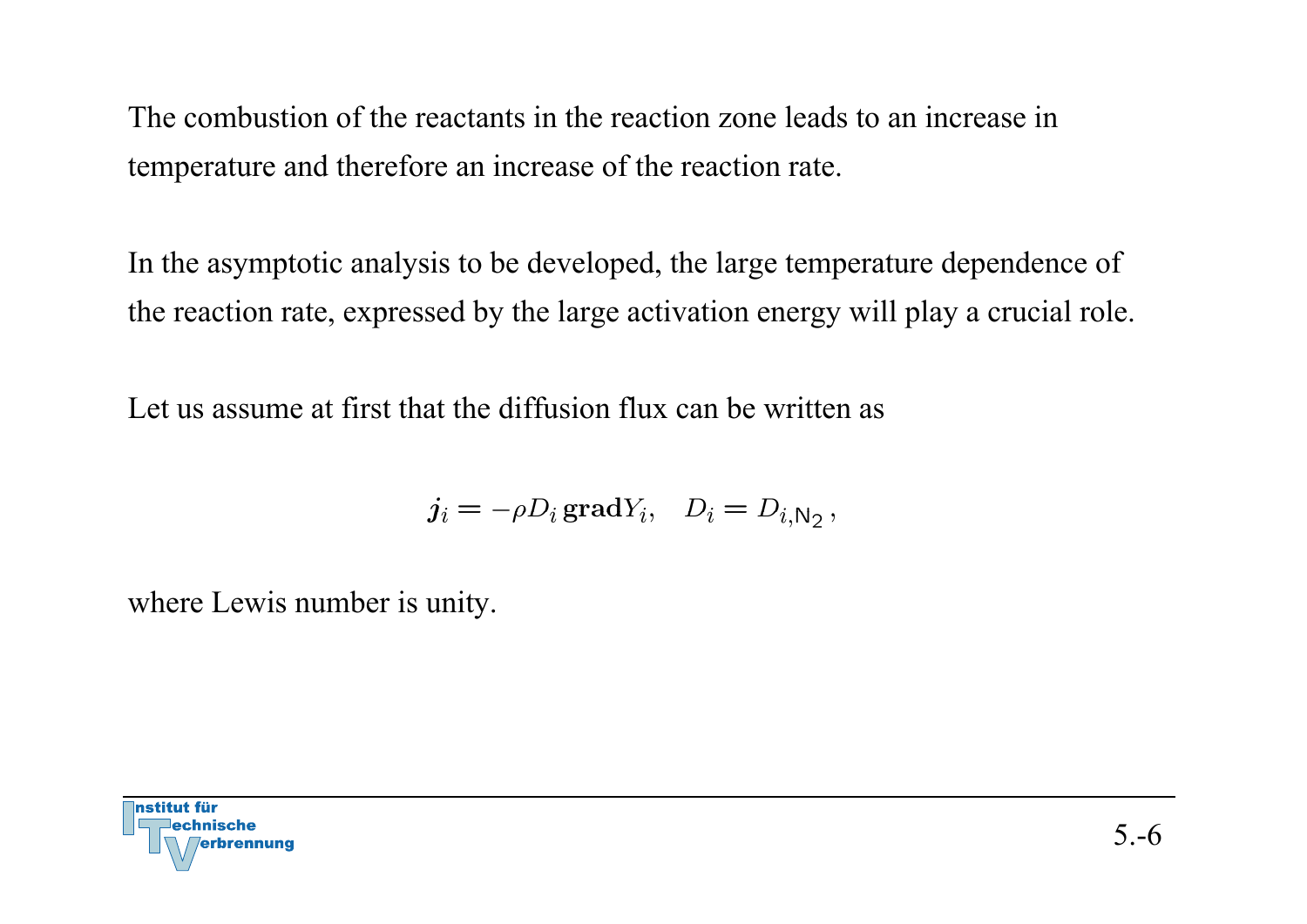The species balance equation

$$
\rho \frac{\mathsf{D} Y_i}{\mathsf{D} t} = \frac{1}{\mathsf{L} \mathsf{e}_i} \mathbf{div} \left( \frac{\lambda}{c_p} \mathbf{grad} Y_i \right) + W_i \sum_{l=1}^r \nu_{il} \omega_l.
$$

now is considered for the mass fractions of fuel and oxygen

$$
\text{Fuel} \qquad \qquad \rho_u s_L \frac{\text{d}Y_{\text{F}}}{\text{d}x} \ = \ \frac{\text{d}}{\text{d}x} \left( \frac{\lambda}{c_p} \frac{\text{d}Y_{\text{F}}}{\text{d}x} \right) - \nu_{\text{F}}' W_{\text{F}} \, \omega
$$

Oxygen 
$$
\rho_u s_L \frac{dY_{O_2}}{dx} = \frac{d}{dx} \left( \frac{\lambda}{c_p} \frac{dY_{O_2}}{dx} \right) - \nu'_{O_2} W_{O_2} \omega.
$$

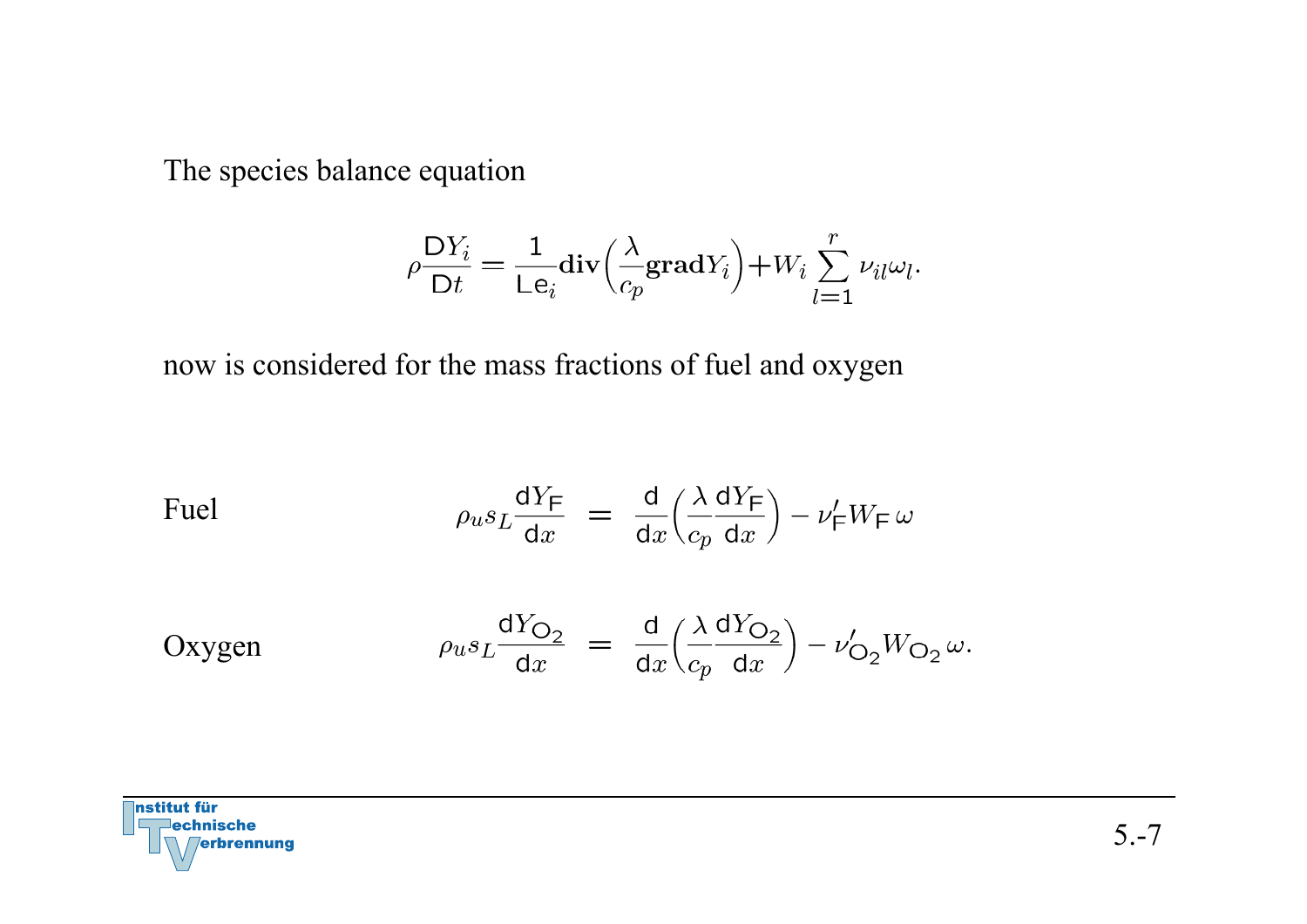The temperature equation

$$
\rho \frac{\mathsf{D}T}{\mathsf{D}t} = \frac{1}{c_p} \frac{\mathsf{D}p}{\mathsf{D}t} + \text{div} \Big( \frac{\lambda}{c_p} \text{grad} T \Big) + \sum_{l=1}^r \frac{Q_l}{c_p} \omega_l + \frac{\dot{q}_R}{c_p}.
$$

using  $\rho u = \rho_u s_L$  yields

$$
\rho_u s_L \frac{\mathrm{d}T}{\mathrm{d}x} = \frac{\mathrm{d}}{\mathrm{d}x} \left( \frac{\lambda}{c_p} \frac{\mathrm{d}T}{\mathrm{d}x} \right) - \frac{Q}{c_p} \omega.
$$

These can be combined with the species equations in the form

$$
Y_{\mathsf{F}} = -\frac{\nu_{\mathsf{F}}' W_{\mathsf{F}} c_p}{Q} (T - T_b) + Y_{\mathsf{F},b}
$$

$$
Y_{\mathcal{O}_2} = -\frac{\nu'_{\mathcal{O}_2} W_{\mathcal{O}_2} c_p}{Q} (T - T_b) + Y_{\mathcal{O}_2, b}
$$

Here  $Q$  and  $c_p$  have been assumed constant for simplicity.

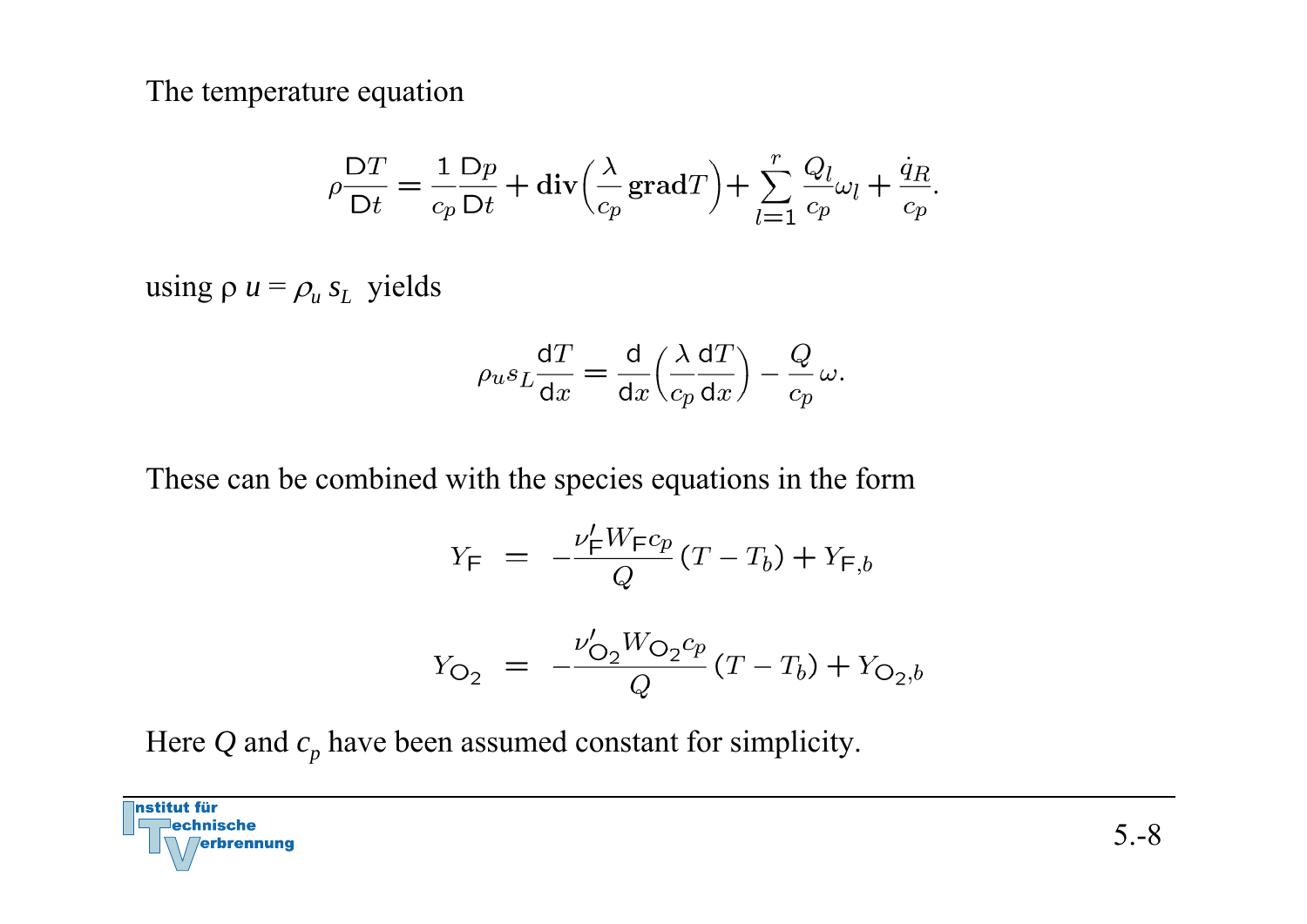In the small Mach number limit from the momentum equation one obtains the solution

 $p =$  const.

With the aid of the thermal equation of state the fuel and oxidizer mass fractions, the density , the thermal conductivity as well as the reaction rate can be expressed as a function of temperature.

Again one obtains the solution of the continuity equation.  $\rho u = \rho u s_L$ ,

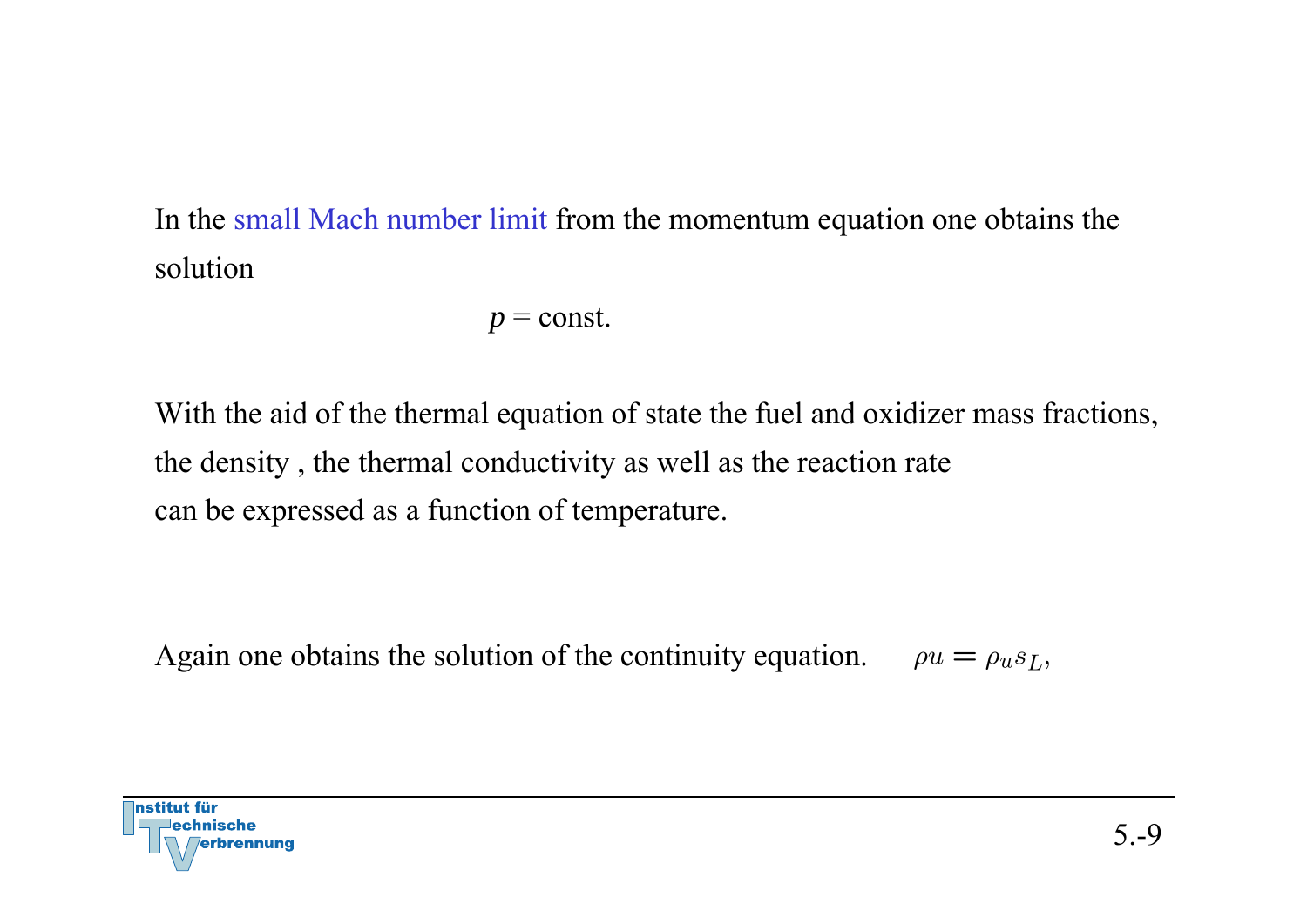The only differential equation remaining describes the temperature profiles in *x* direction.

$$
o_u s_L \frac{dT}{dx} = \frac{d}{dx} \left(\frac{\lambda}{c_p} \frac{dT}{dx}\right) - \frac{Q}{c_p} \omega
$$

Zeldovich and Frank-Kamenetzki introduce the following assumptions introducing the ignition temperature  $T_i$ :

1. in the preheat zone,  $T\,\leq\, T_{i}$  , no reactions take place, therefore  $\omega\!\!=\!\!0$  is assumed.

2. in the reaction zone  $T \geq T_i$ , the convective term in the temperature equation can be neglected compared to the diffusion and the reaction term.

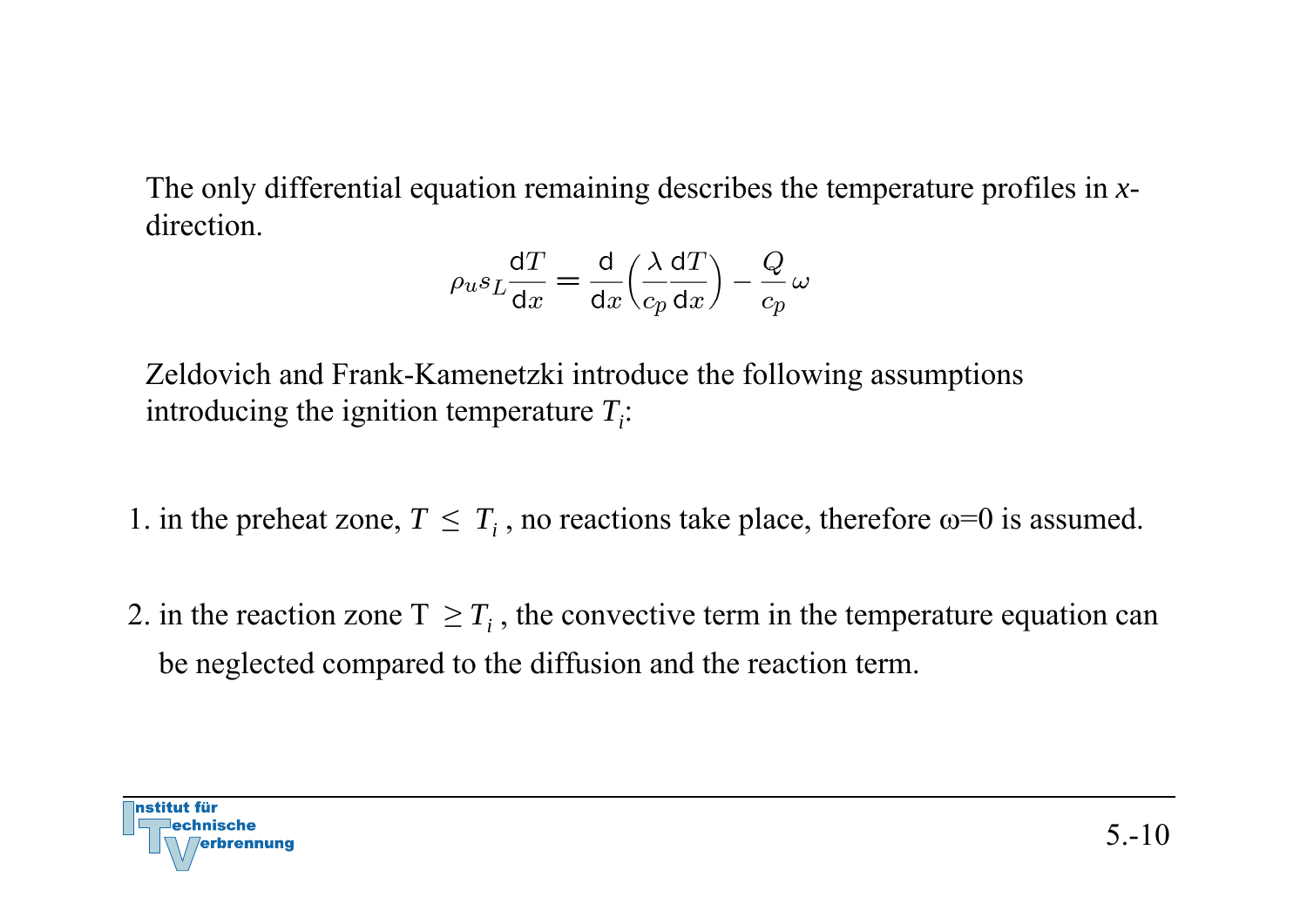In the preheat zone,  $T \leq T_i$ , with  $\omega = 0$  the temperature equation can be integrated Considering the boundary condition

$$
\frac{dT}{dx}\Big|_{x \to -\infty} = 0 \quad \text{and} \quad T\Big|_{x \to -\infty} = T_u
$$

we achieve for the first derivative

$$
\frac{\mathrm{d}T}{\mathrm{d}x} = \frac{c_p \,\rho_u s_L}{\lambda} (T - T_u).
$$

With the second assumption the temperature equation can be integrated for a first time, if the temperature *T* is introduced as an independent variable.

One substitutes the heat conduction term with

$$
\frac{d}{dx}\left(\frac{\lambda}{c_p}\frac{dT}{dx}\right) = \frac{dT}{dx}\frac{d}{dT}\left(\frac{\lambda}{c_p}\frac{dT}{dx}\right) = \frac{c_p}{\lambda}\frac{1}{2}\frac{d}{dT}\left(\frac{\lambda}{c_p}\frac{dT}{dx}\right)^2
$$

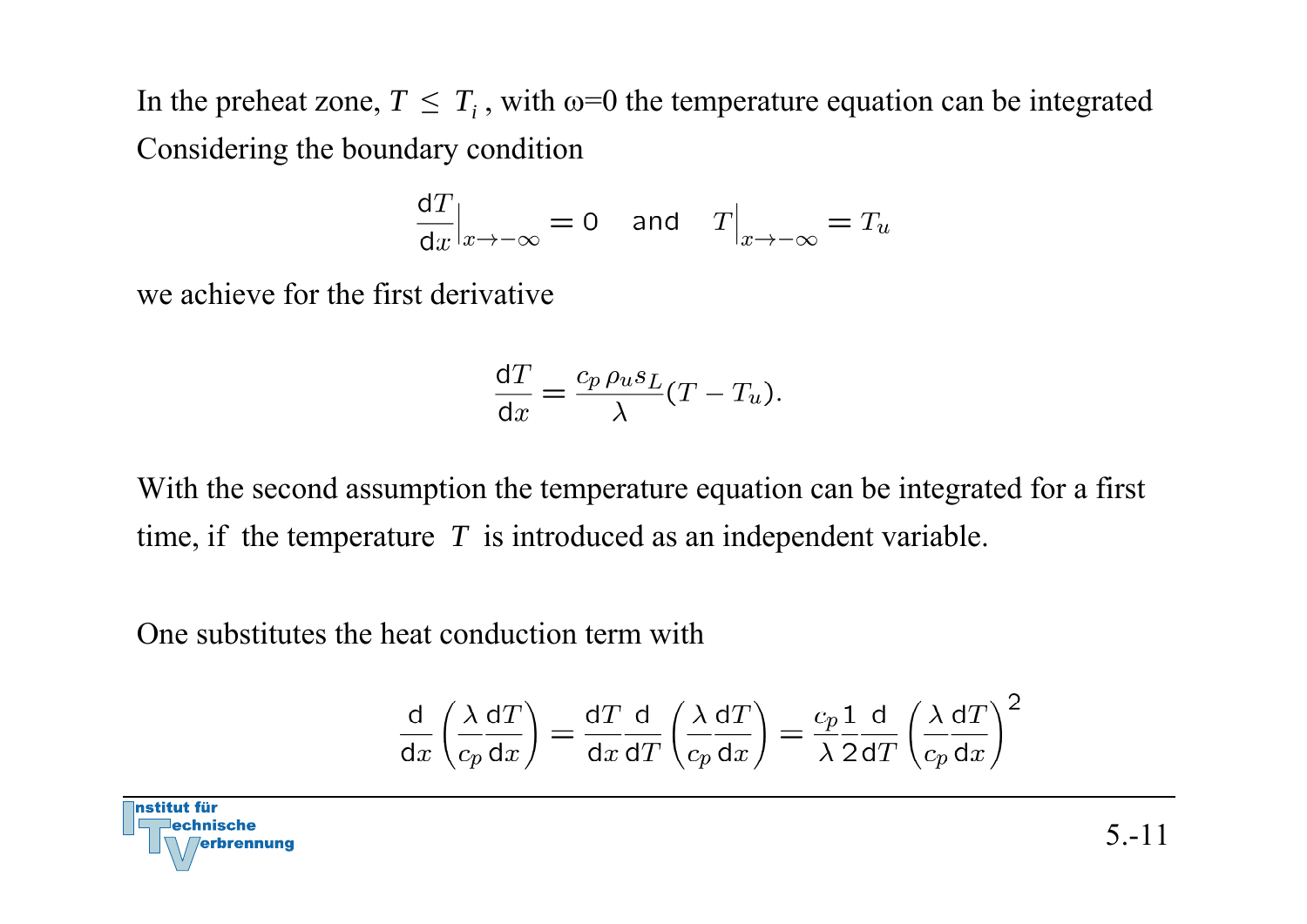After multiplication with  $\lambda/c_p$  it follows

$$
\frac{1}{2} \frac{d}{dT} \left(\frac{\lambda}{c_p} \frac{dT}{dx}\right)^2 = -\frac{(-\Delta H)\lambda}{c_p^2} \omega(T)
$$

With the boundary conditions at  $x = \infty$ 

$$
\left. \frac{\text{d}T}{\text{d}x} \right|_{x \to +\infty} = 0 \quad \text{and} \quad T \Big|_{x \to +\infty} = T_b
$$

this equation can be integrated for a first time

$$
\frac{dT}{dx} = \sqrt{2\frac{(-\Delta H)}{\lambda^2} \int_T^{T_b} \lambda \,\omega(T) \,dT}
$$

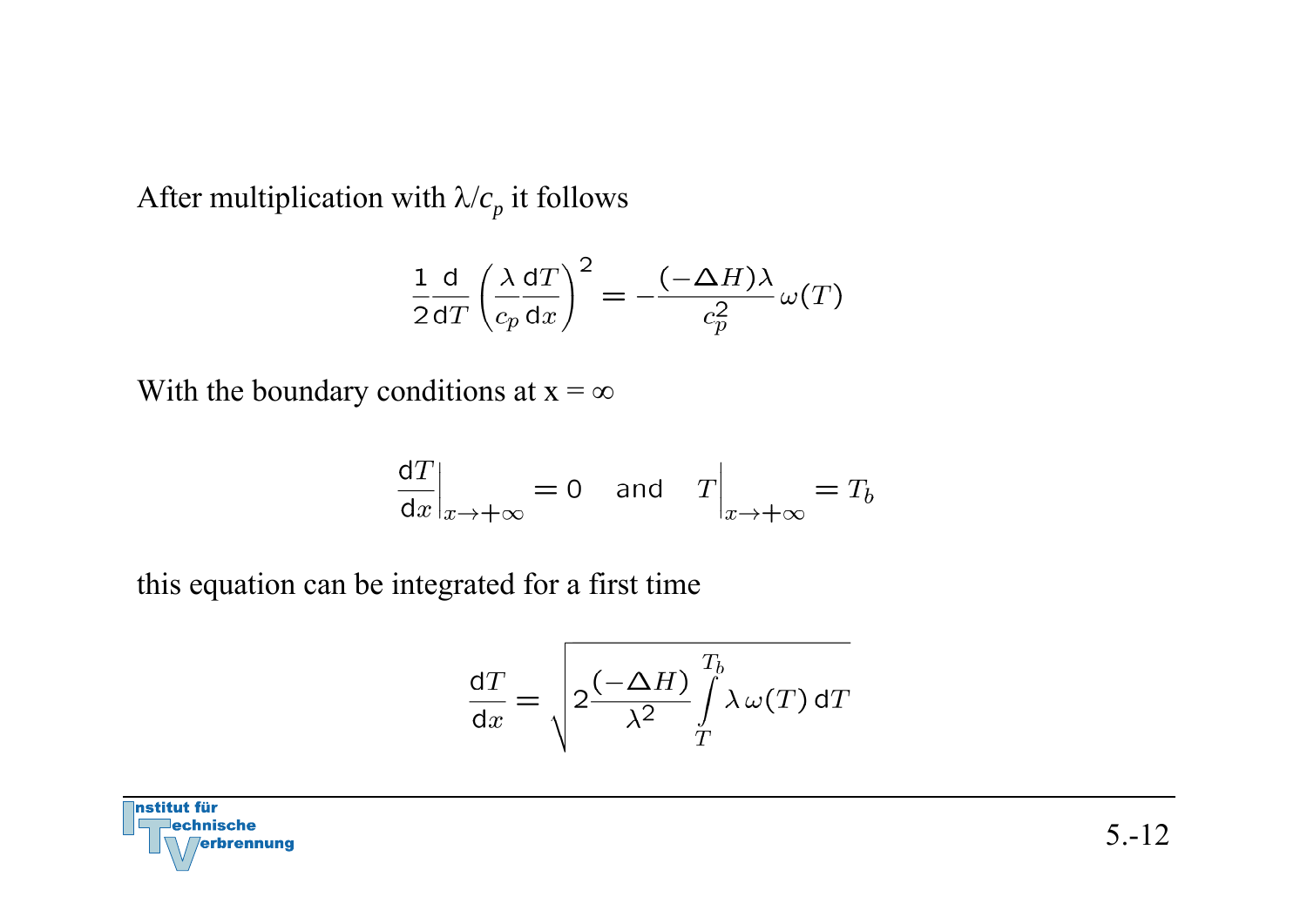Now at the position  $x_i$  for  $T = T_i$  Zeldovich and Frank-Kamenetzki equalize the derivatives of the preheat zone,

$$
\frac{\mathrm{d}T}{\mathrm{d}x} = \frac{c_p \,\rho_u s_L}{\lambda} (T - T_u).
$$

and the reaction zone,

$$
\frac{\mathrm{d}T}{\mathrm{d}x} = \sqrt{2\frac{(-\Delta H)}{\lambda^2}\int\limits_T^{T_b} \lambda \,\omega(T)\,\mathrm{d}T}.
$$

This yields an equation for the burning velocity

$$
\frac{c_p \rho_u s_L}{\lambda_i} (T_i - T_u) = \sqrt{2 \frac{(-\Delta H)}{\lambda_i^2} \int\limits_{T_i}^{T_b} \lambda \, \omega(T) \, \mathrm{d}T}.
$$

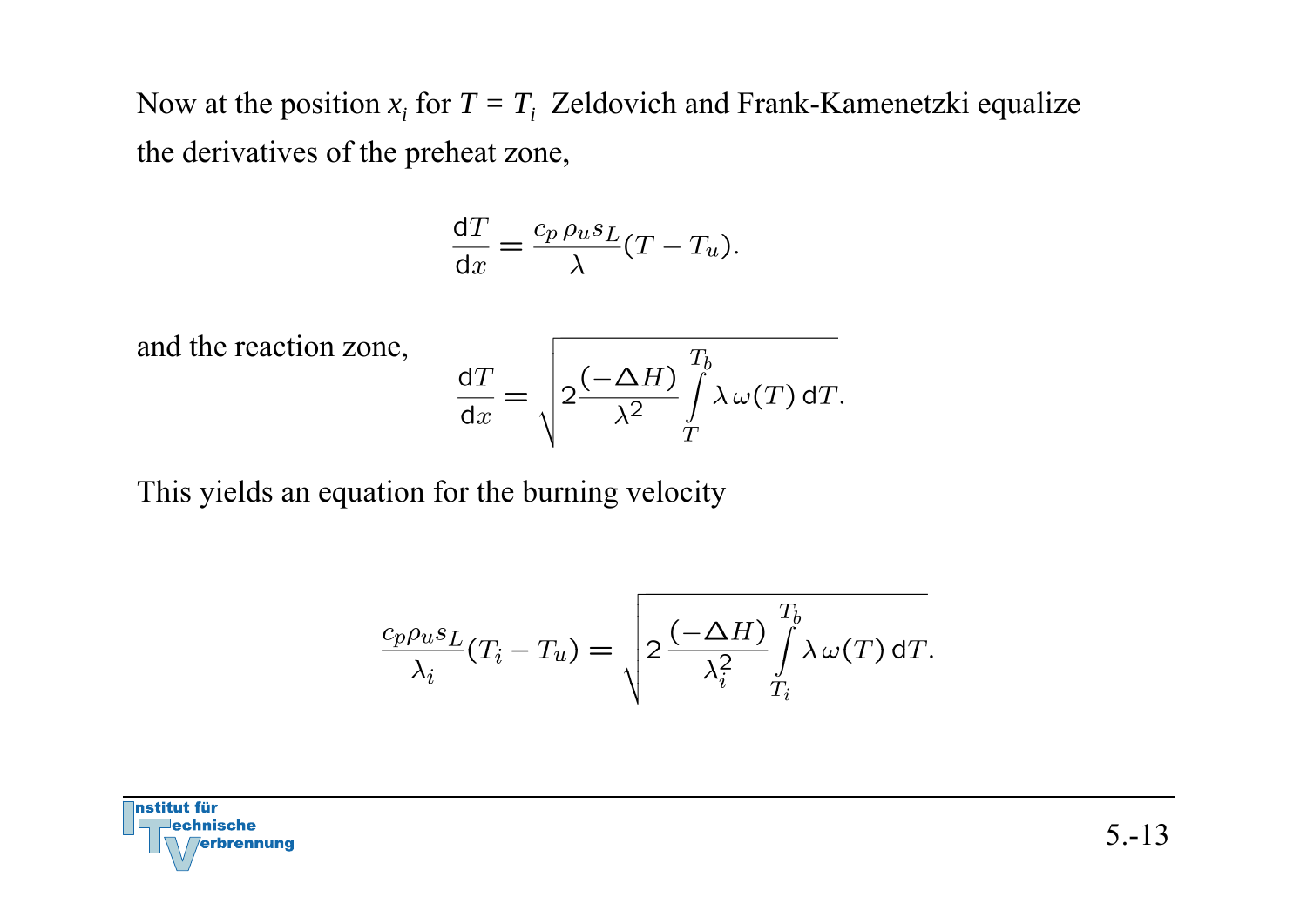An analysis of the integral in closed form is only possible, if further simplifying assumptions are introduced.

Expanding the term in the exponent

$$
\omega = B \frac{\rho Y_{\text{F}}}{W_{\text{F}}} \frac{\rho Y_{\text{O}_2}}{W_{\text{O}_2}} \exp\left(\frac{-E}{\mathcal{R}T}\right)
$$

in a series around  $T_b$  and neglecting higher order terms, one obtains

$$
-\frac{E}{\mathcal{R}T} = -\frac{E}{\mathcal{R}T_b} + \frac{E(T - T_b)}{\mathcal{R}T_b^2}.
$$

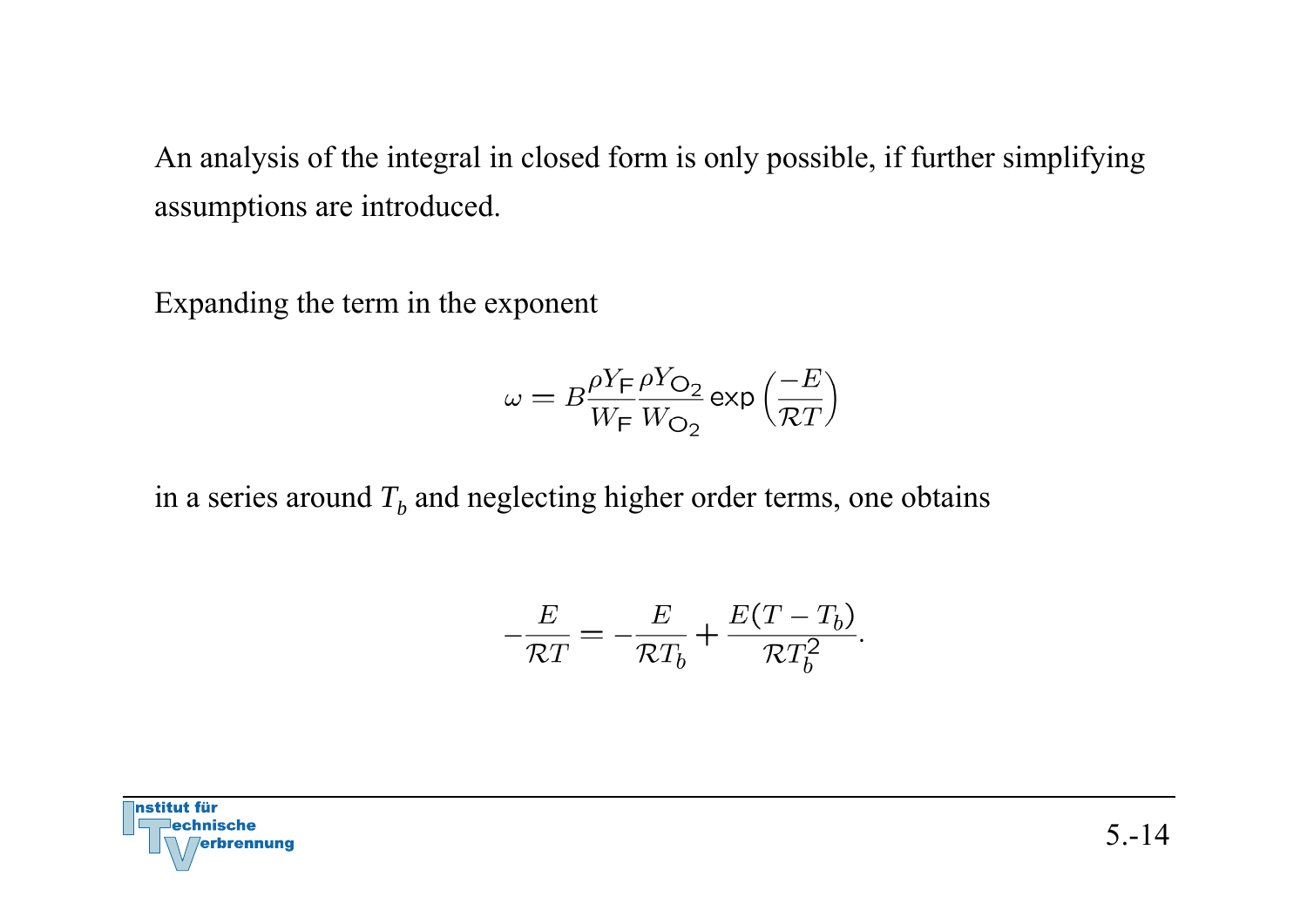Since in the reaction zone  $T$  and  $T_b$  are only slightly different, it is meaningful to introduce the dimensionless temperature

$$
\Theta = \frac{E(T - T_b)}{\mathcal{R}T_b^2},
$$

which stays of the order  $\mathcal{O}(1)$  for large  $\Theta = \frac{E}{\mathcal{R}T_h^2}$ .

In the reaction zone for  $T \approx T_b$  in first approximation the material properties are also constant

$$
\rho=\rho_b,\,\lambda=\lambda_b
$$

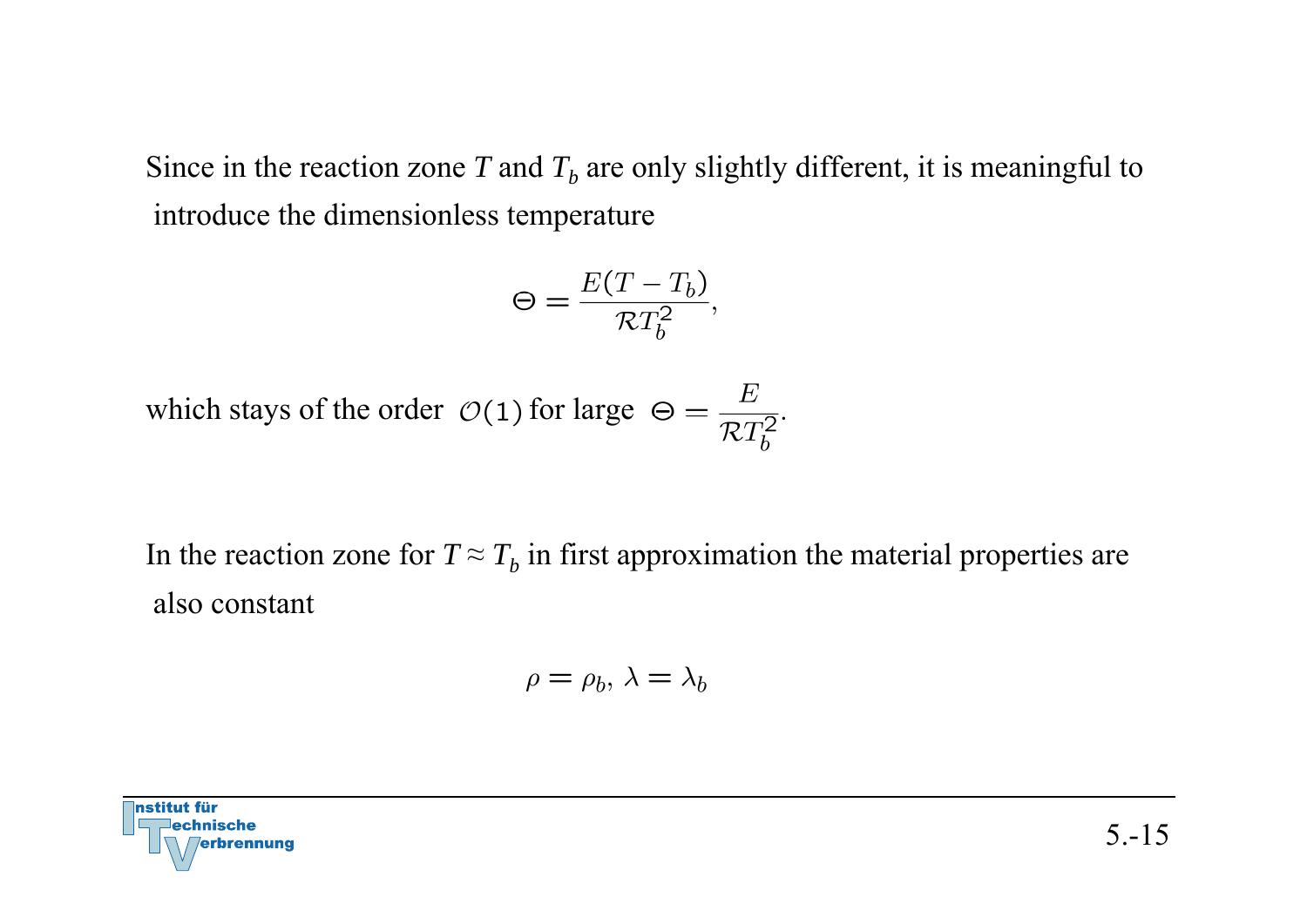## Considering

$$
Y_{\mathsf{F},b} \cdot Y_{\mathsf{O}_2,b} = 0
$$

and

$$
\rho_u s_L \frac{dY_F}{dx} = \frac{d}{dx} \left( \frac{\lambda}{c_p} \frac{dY_F}{dx} \right) - \nu'_F W_F \omega
$$
\n
$$
\rho_u s_L \frac{dY_{O_2}}{dx} = \frac{d}{dx} \left( \frac{\lambda}{c_p} \frac{dY_{O_2}}{dx} \right) - \nu'_{O_2} W_{O_2} \omega.
$$

the reaction rate can be written as

$$
\omega = B\rho_b^2 \frac{c_p \mathcal{R} T_b^2}{(-\Delta H)E} \exp\left(-\frac{E}{\mathcal{R} T_b}\right) \left[ -\left(\frac{\nu_{\text{F}}^{\prime} Y_{\text{O}_2,b}}{M_{\text{O}_2}} + \frac{\nu_{\text{O}_2}^{\prime} Y_{\text{F},b}}{M_{\text{F}}}\right) \Theta + \frac{\nu_{\text{O}_2}^{\prime} \nu_{\text{F}}^{\prime} c_p \mathcal{R} T_b^2}{(-\Delta H)E} \Theta^2 \right] \exp \Theta
$$

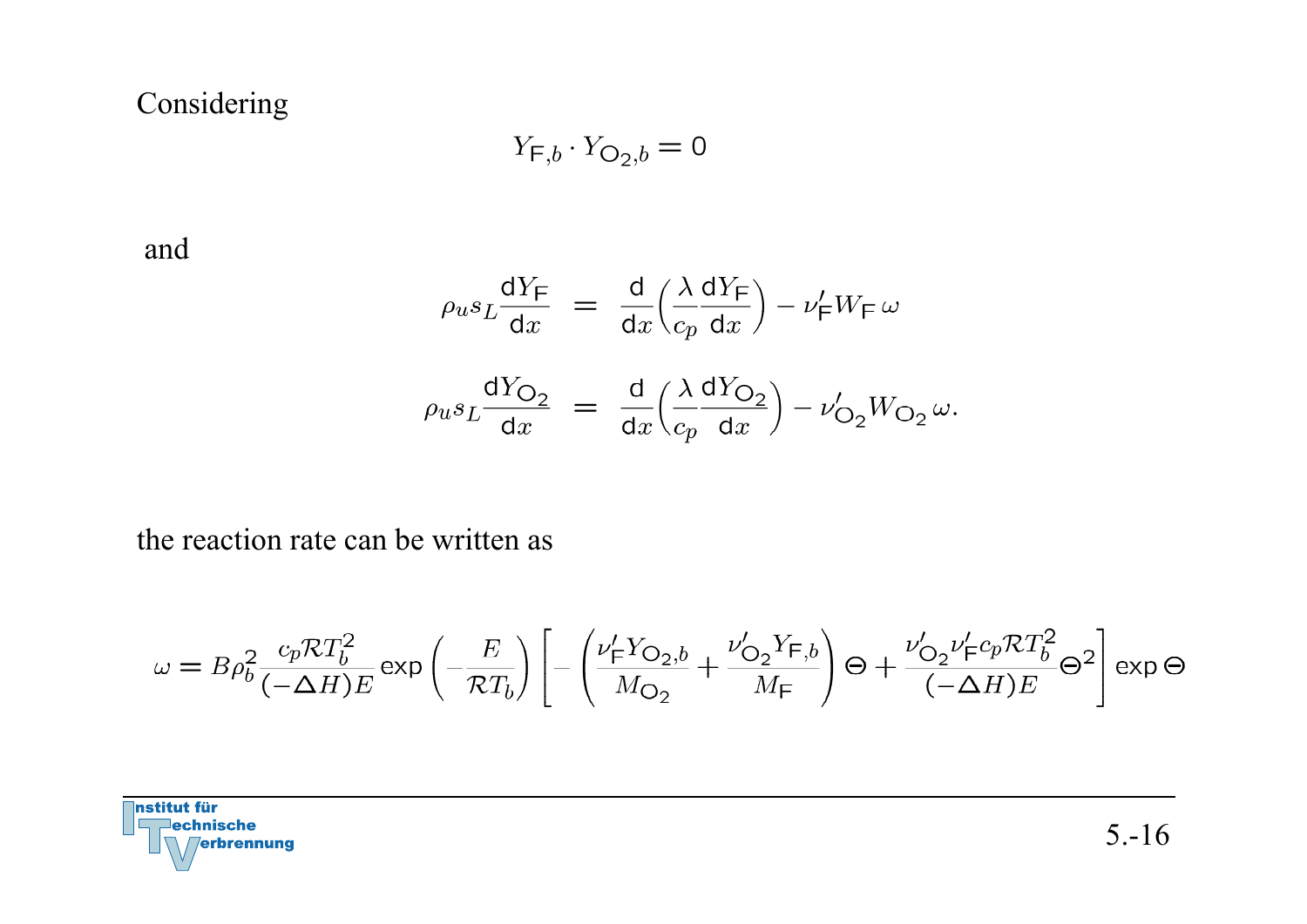## Integration yields

$$
\int_{T_i}^{T_b} \lambda \omega dT = \lambda_b \frac{\mathcal{R}T_b^2}{E} \int_{\Theta_i}^{0} w(\Theta) d\Theta
$$
\n
$$
= \frac{\lambda_b B \rho_b^2 c_p \mathcal{R}^2 T_b^4}{(-\Delta H)E} \exp\left(-\frac{E}{\mathcal{R}T_b}\right) \left[ \left(\frac{\nu_{\mathsf{F}}^{\prime} Y_{\mathsf{O}_2, b}}{M_{\mathsf{O}_2}} + \frac{\nu_{\mathsf{O}_2}^{\prime} Y_{\mathsf{F}, b}}{M_{\mathsf{F}}}\right) (1 + (\Theta_i - 1) \exp \Theta_i) \right]
$$
\n
$$
+ 2 \frac{\nu_{\mathsf{O}_2}^{\prime} \nu_{\mathsf{F}}^{\prime} c_p \mathcal{R} T_b^2}{(-\Delta H)E} \left(1 - \left(1 - \Theta_i + \frac{\Theta_i^2}{2}\right) \exp \Theta_i\right) \right]
$$

Now a consideration is introduced which is obvious only for an asymptotic expansion for large activation energy and the matching process to adjust the solutions from the preheat zone and the reaction zone.

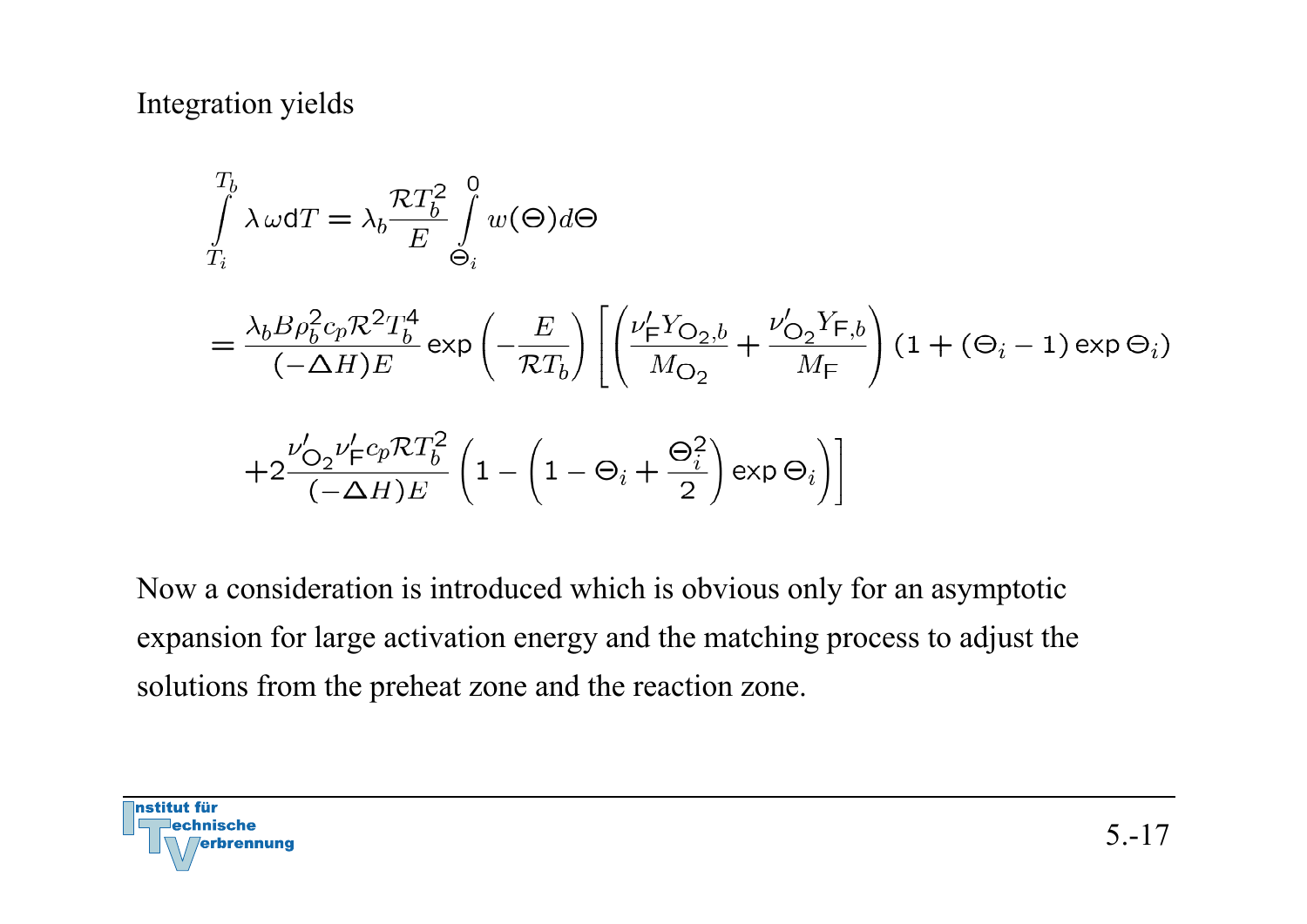In the integral Θ*i* is substituted by Θ*<sup>u</sup>* , which may be interpreted as the assumption that the solution of the reaction zone is valid far into the preheat zone.

That is equivalent with the physical conception that underneath the temperature *Ti*the integral

$$
\int\limits_{T_i}^{T_b}\lambda\,\omega\mathrm{d}T=\lambda_b\frac{\mathcal{R}T_b^2}{E}\int\limits_{\Theta_i}^{0}w(\Theta)d\Theta
$$

is negligible because of the strong dependence of the reaction rate on temperature for which reason it makes no difference whether integration is performed between  $T_i$  and  $T_b$  or  $T_u$  and  $T_b$ .

Since Θ*u* takes large negative values for large activation energies, in all terms containing exp Θ*u* , Θ*<sup>u</sup>* will finally be replaced by -<sup>∞</sup>, so that they disappear.

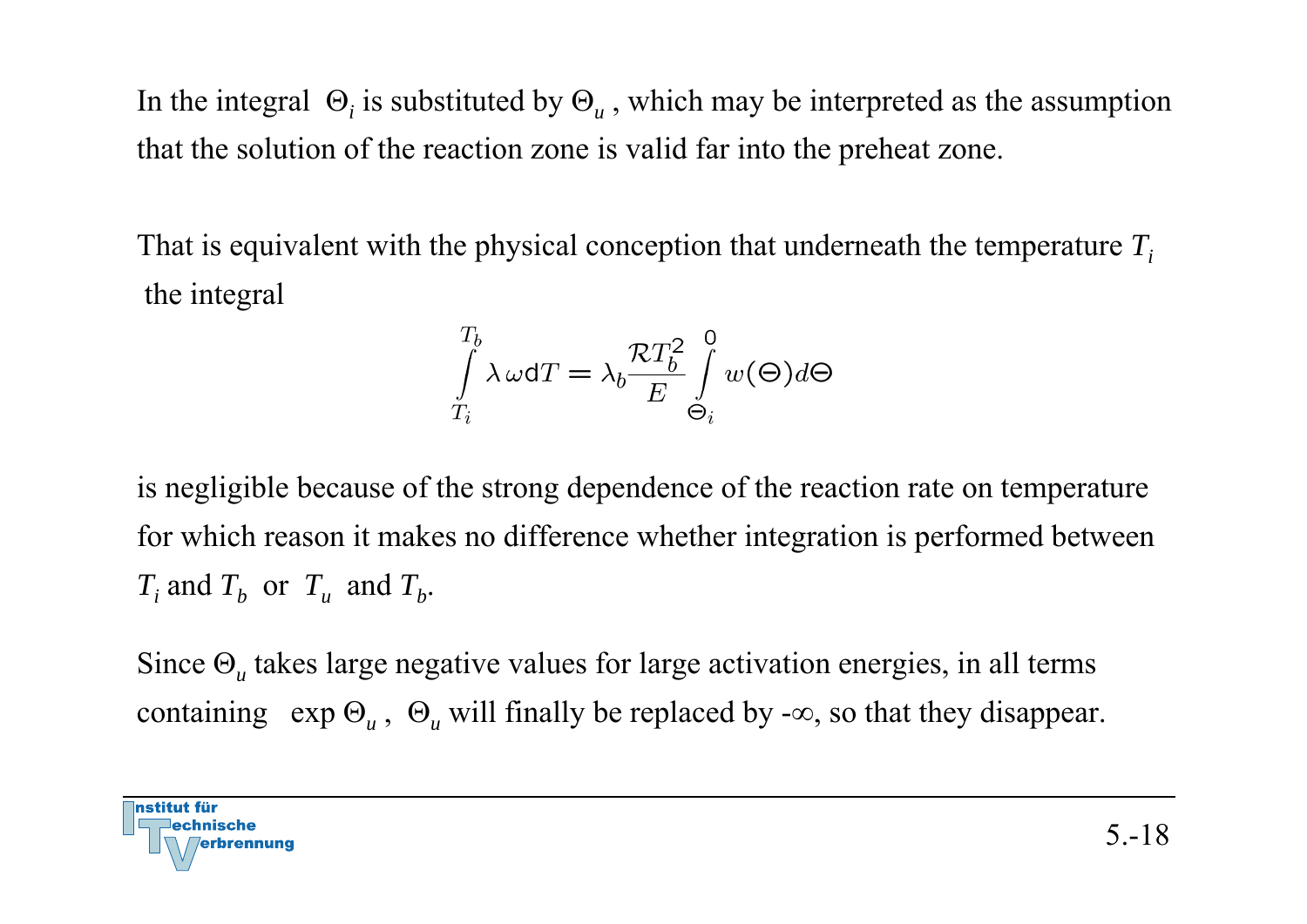On the other hand on the left side of

$$
\frac{c_p \rho_u s_L}{\lambda_i} (T_i - T_u) = \sqrt{2 \frac{(-\Delta H)}{\lambda_i^2} \int\limits_{T_i}^{T_b} \lambda \omega(T) dT}
$$

 $T_i$  is replaced by  $\ T_b$  and  $\lambda_i$  by  $\lambda b$  .

This implies the concept that the reaction zone is so thin, that the preheat zone is stretching till  $\ T_b$  and that  $T_i$  is hardly distinguishable from  $T_b$ .

The Equation above reads

$$
\rho_u s_L = \sqrt{2 \frac{B \rho_b^2 \lambda_b \mathcal{R}^2 T_b^4}{c_p (T_b - T_u)^2 E^2}} \exp\left(-\frac{E}{\mathcal{R} T_b}\right) S
$$
  

$$
S = \frac{\nu_{\text{F}}^{\prime} Y_{\text{O}_2, b}}{M_{\text{O}_2}} + \frac{\nu_{\text{O}_2}^{\prime} Y_{\text{F}, b}}{M_{\text{F}}} + \frac{2 \nu_{\text{O}_2}^{\prime} \nu_{\text{F}}^{\prime} c_p \mathcal{R} T_b^2}{(-\Delta H) E}.
$$

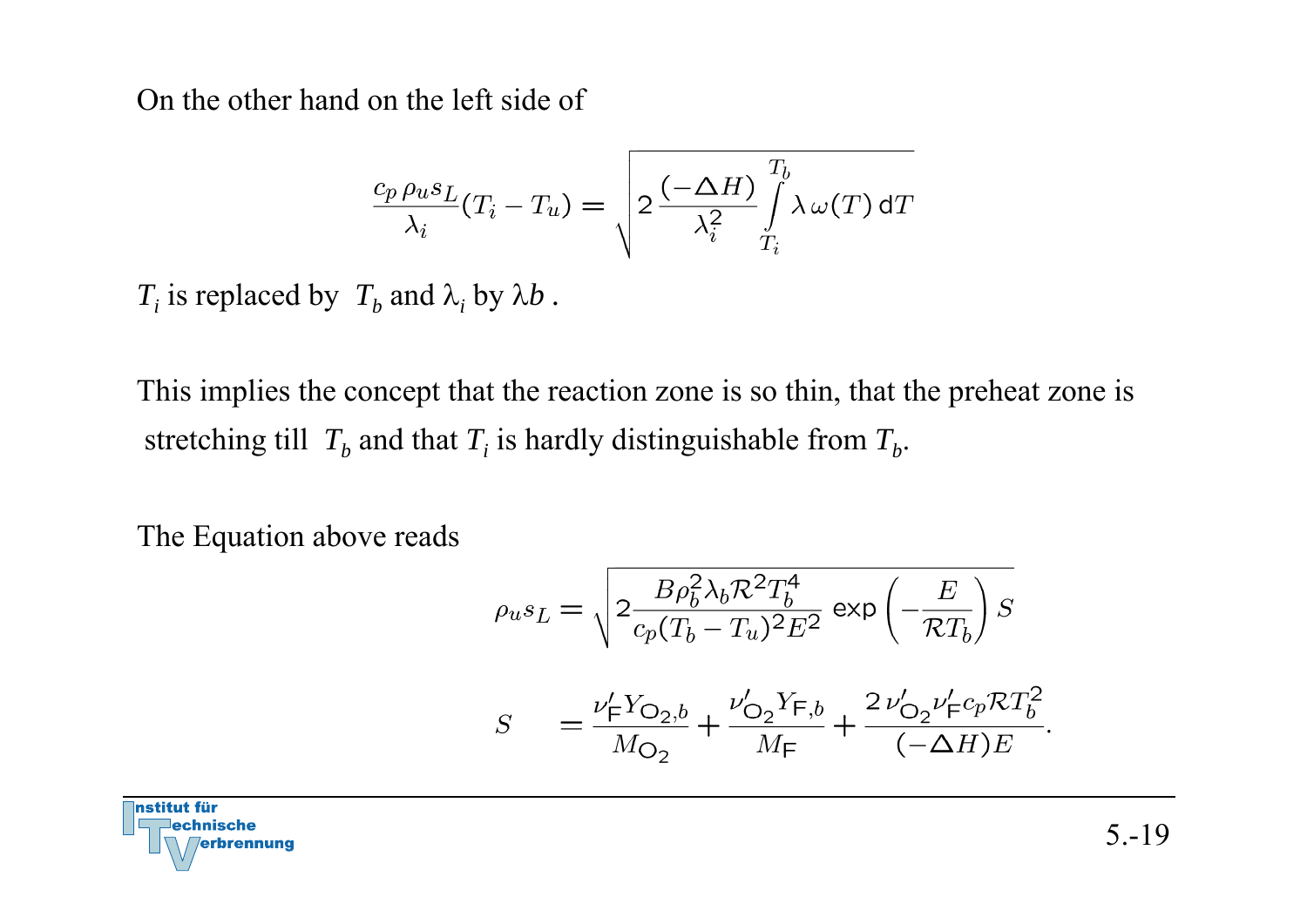The contribution of the individual terms in *S* depends strongly on the equivalence ratio φ=1 / λ:

In very lean or very fat mixtures respectively  $Y_{\text{O}_2,b}$  or  $Y_{\text{F},b}$  are large, while both vanish for stoichiometric mixtures.

Therefore in stoichiometric mixtures the last term is predominant. It holds

$$
S = \begin{cases} \frac{\nu_{\text{F}}' Y_{\text{O}_2, b}}{M_{\text{O}_2}} & \text{für } \phi \ll 1, \\ \\ \frac{2 \nu_{\text{O}_2}' \nu_{\text{F}}' c_p \mathcal{R} T_b^2}{(-\Delta H) E} & \text{für } \phi = 1, \\ \\ \frac{\nu_{\text{O}_2}' Y_{\text{F}, b}}{M_{\text{F}}} & \text{für } \phi \gg 1. \end{cases}
$$

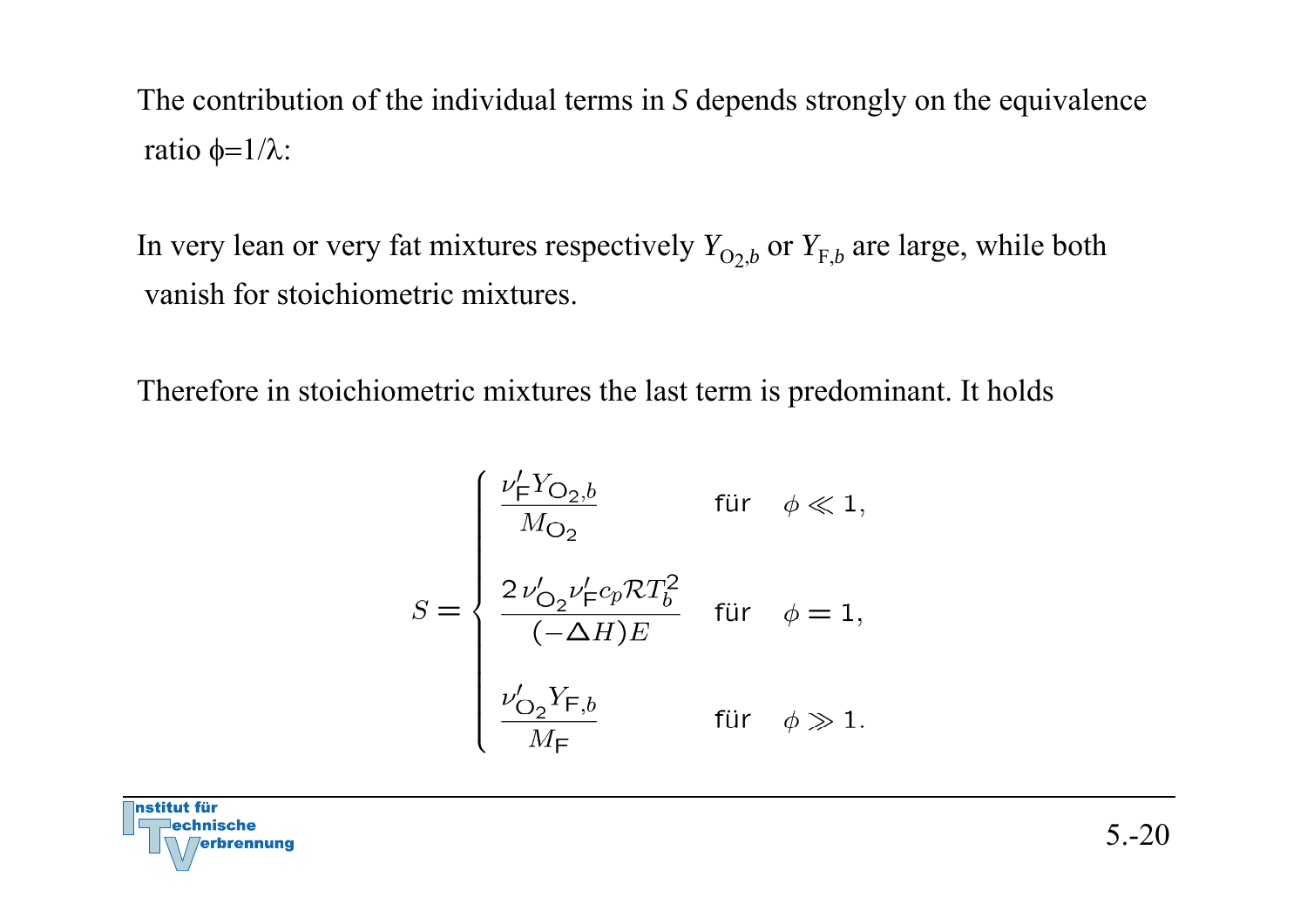Finally the assumptions introduced should be summarized:

1. In the preheat zone the reaction rate is neglected.

- 2. In the reaction zone the convective term is neglected
- 3. The reaction rate is approximated by an expansion around  $T_b$ , only the expo-nential term is expanded. Material properties are set constant and evaluated at  $T_b$
- 4. The integration over the reaction zone leads to an expression that correspond to an integral between the limits  $T = \infty$  and  $T = T_b$ .
- 5. Using the solution from the preheat zone the ign. temperature  $T_i$  is equalized to  $T_b$ .

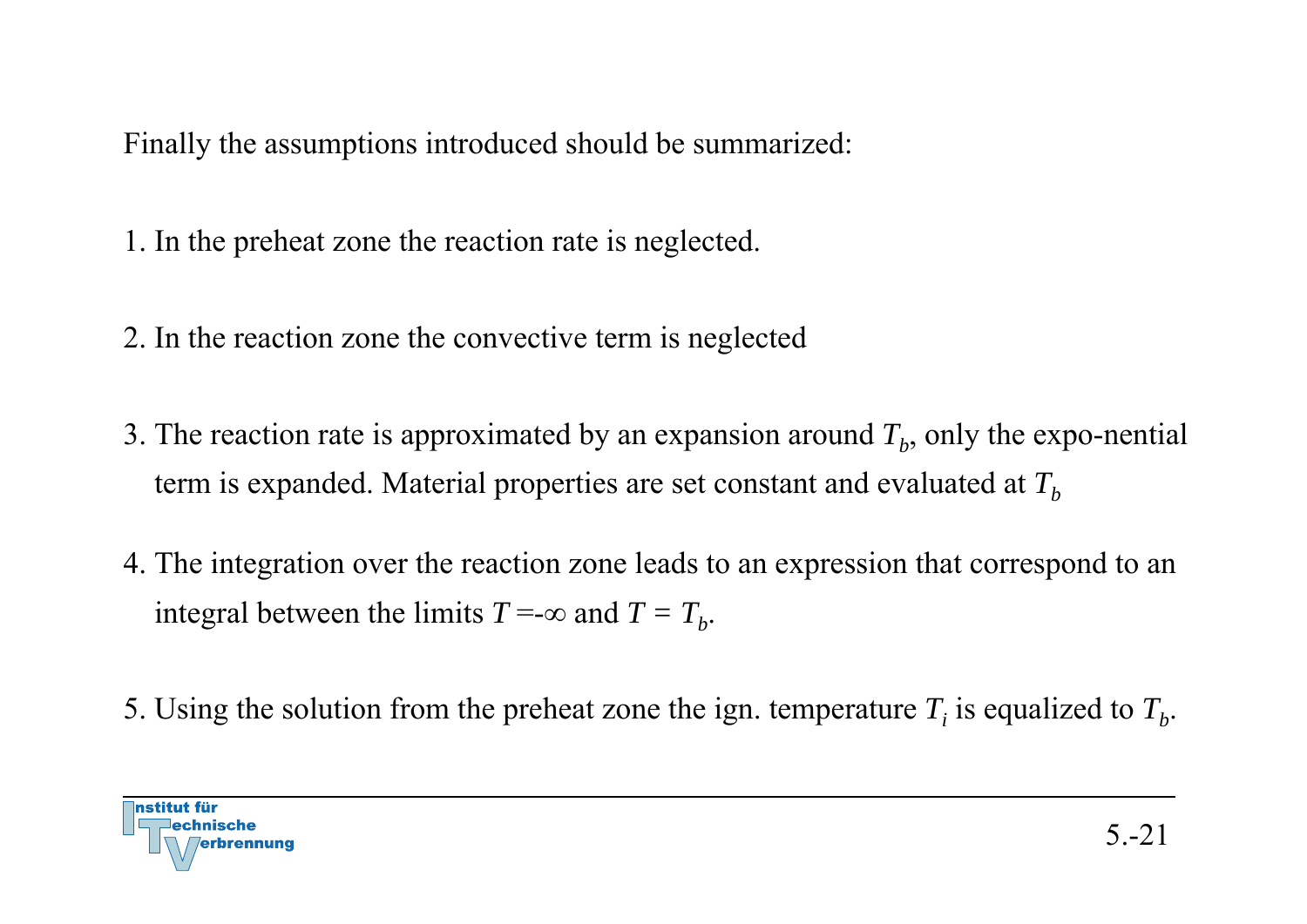Originally the thermal flame theory of Zeldovich and Frank-Kamenetzki was not derived for reaction rates in the form of

$$
\nu'_{\mathsf{F}}\mathsf{F} + \nu'_{\mathsf{O}_2}\mathsf{O}_2 \to \nu''_{\mathsf{P}}\mathsf{P}.
$$

being of 1st order both for the fuel and the oxidizer.

Rather several solutions were derived for the reaction rate of 0th, 1st and 2nd order.

The comparison with the result resented here shows that a reaction of 1st order is conform with a very fat or very lean mixture, for which the component in-deficit governs the conversion rate.

In contrast the stoichiometric mixture relates to a reaction of 2nd order, since here both components are rate determining.

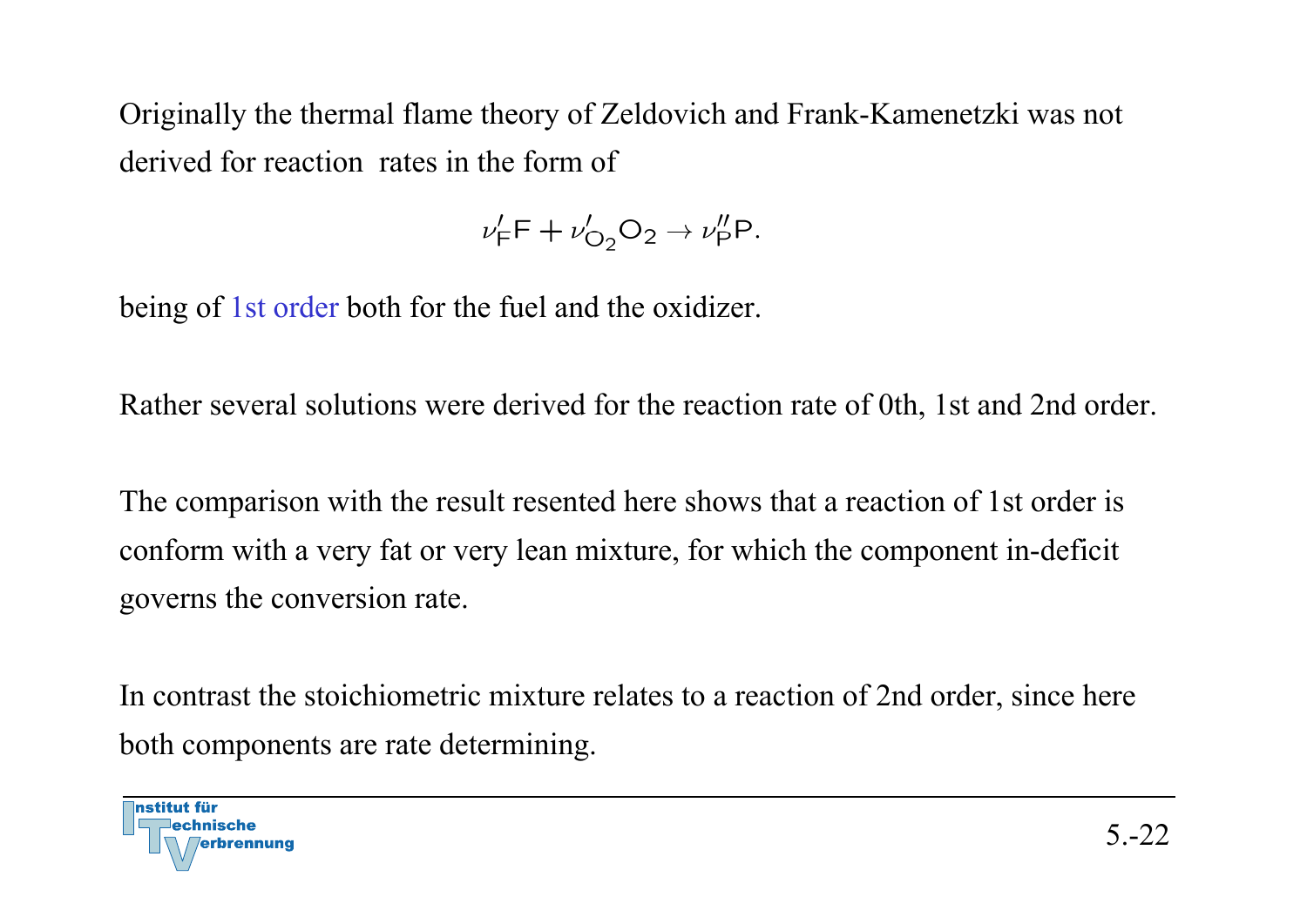## **Flame Thickness and Flame Time**

Previously we have identified the burning velocity *s L* as an eigenvalue of the problem, which results from the solution of the one-dimensional balance equations.

Under the assumption of a one step reaction, in which only a chemical time scale has been introduced, and with the assumption of  $Le = a/D = 1$ , with

$$
\rho_u s_L = \sqrt{2 \frac{B \rho_b^2 \lambda_b R^2 T_b^4}{c_p (T_b - T_u)^2 E^2}} \exp\left(-\frac{E}{\mathcal{R} T_b}\right) S
$$
  

$$
S = \frac{\nu_{\text{F}}^{\prime} Y_{\text{O}_2, b}}{M_{\text{O}_2}} + \frac{\nu_{\text{O}_2}^{\prime} Y_{\text{F}, b}}{M_{\text{F}}} + \frac{2 \nu_{\text{O}_2}^{\prime} \nu_{\text{F}}^{\prime} c_p \mathcal{R} T_b^2}{(-\Delta H) E}
$$

one obtains a relation for *s <sup>L</sup>*. which combines the parameters diffusivity and chemical time as

$$
s_L = \sqrt{D/t_c}
$$

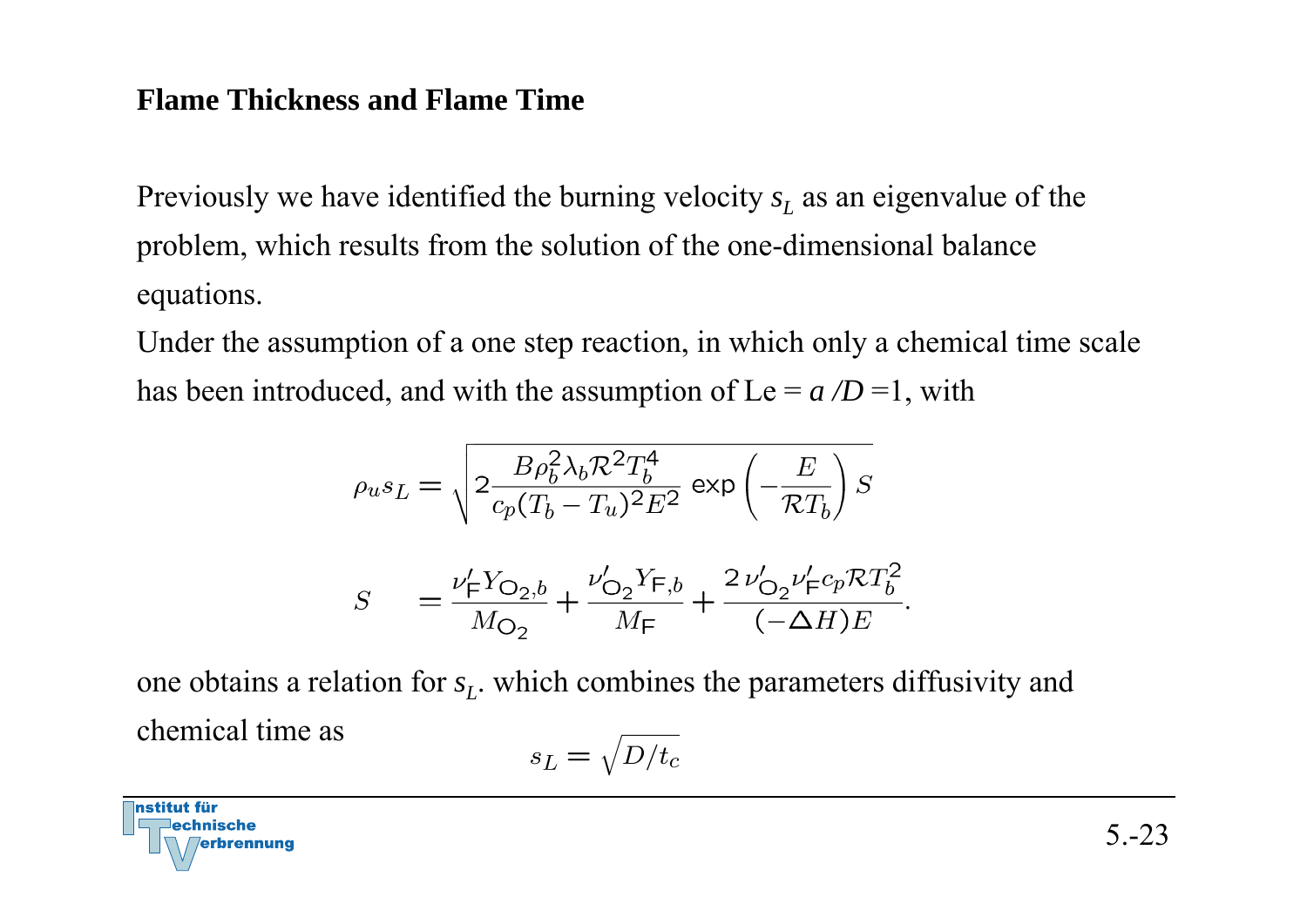Here the thermal diffusivity D determined with  $\rho = \rho_u$  and  $\lambda = \lambda_b$  is defined as

$$
D = \frac{\lambda_b}{\rho_u c_{\mathsf{p}}}
$$

while the chemical time is given by

$$
t_c = \frac{\rho_u E^2 (T_b - T_u)^2}{2B \rho_b^2 (RT_b^2)^2 S} \exp\left(\frac{E}{\mathcal{R}T_b}\right)
$$

Here the Zeldovich number, defined by

$$
\mathsf{Ze} = \frac{E(T_b - T_u)}{\mathcal{R}T_b^2}
$$

appears squared.

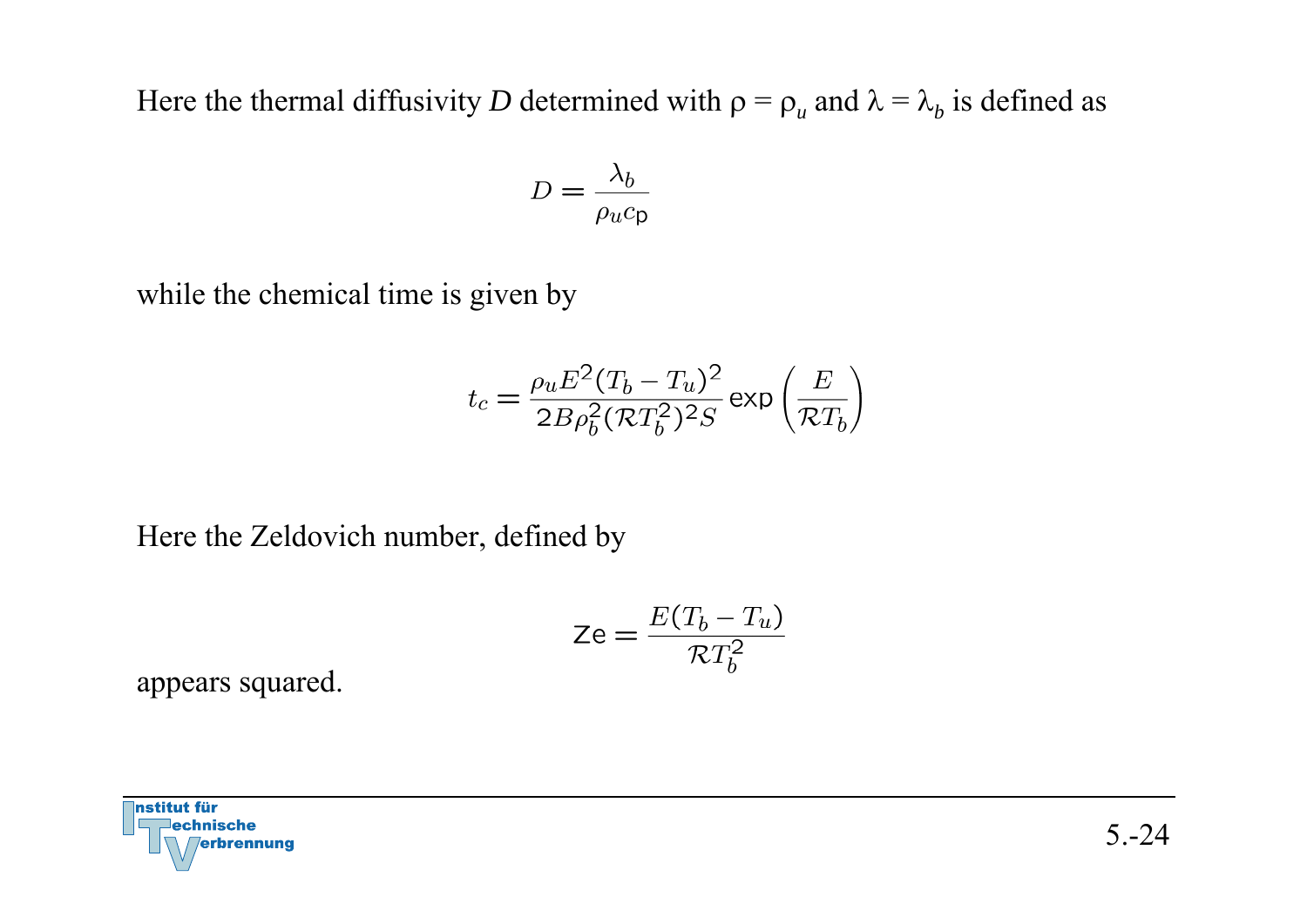Since Ze is of the order of 10, the chemical time  $t_c$  is by two orders of magnitude larger than a chemical time, which, irrespective of the density ratio  $\rho_u/\rho_b$ , would be calculated from the reaction rate for example for very lean flames  $\phi \gg 1$  as the reciprocal of

$$
B\frac{\rho Y_{\text{O}_2}}{M_{\text{O}_2}} \exp(\frac{-E}{\mathcal{R}T}) \quad \text{bei} \quad T = T_b, \, \rho = \rho_b, \, Y_{\text{O}_2} = Y_{\text{O}_2, b}
$$

Obviously  $t_c$  is no time, which is solely determined by chemistry.

*t c* incorporates the structure of the flame also. This will become apparent, if from dimensional arguments one defines the flame thickness as

$$
\ell_F = \frac{D}{s_L} = \frac{\lambda_b}{c_{\mathsf{p}} \rho_u s_L}
$$

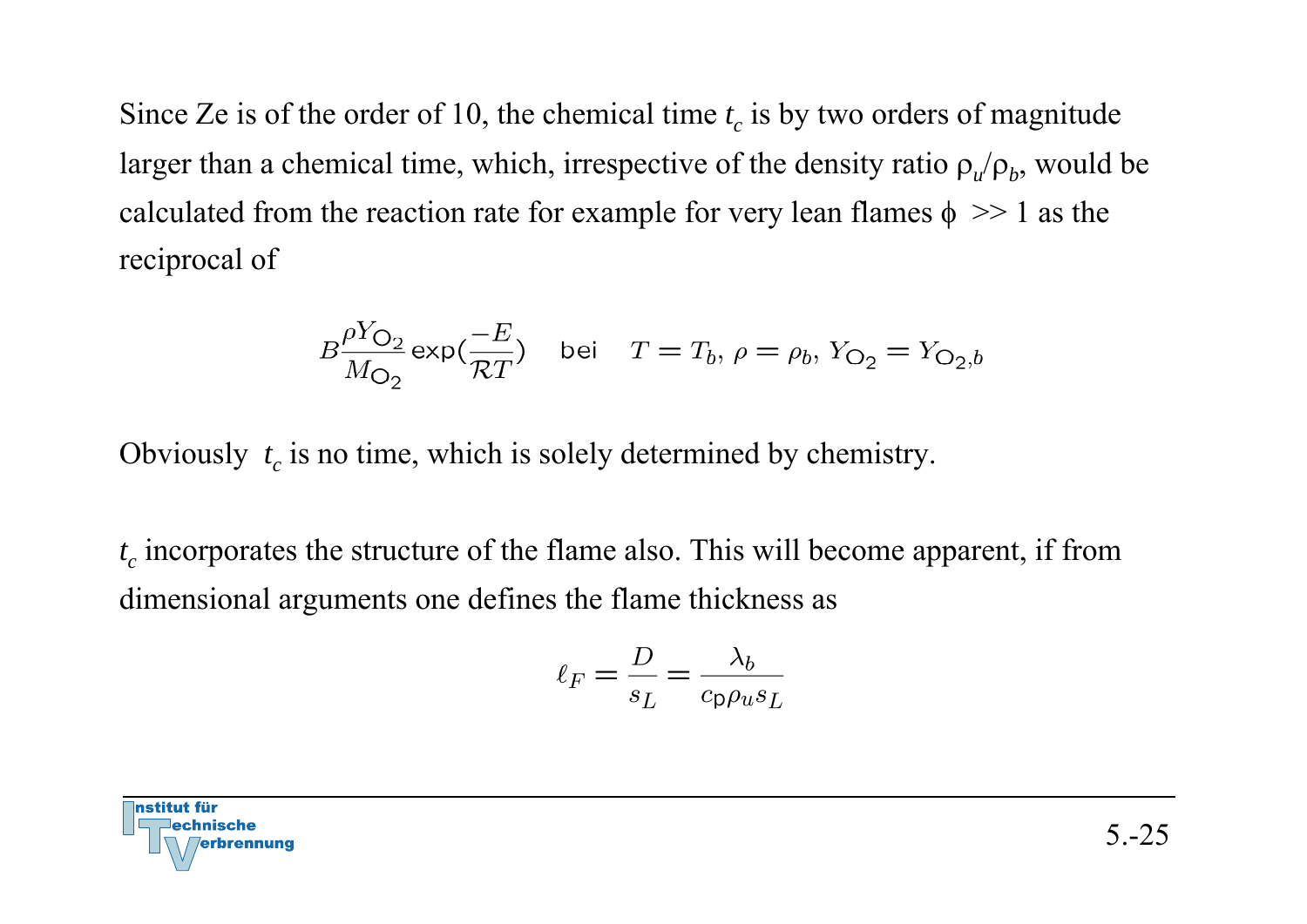Then one can further introduce the flame time

$$
t_F = \frac{\ell_F}{s_L}
$$

This is the time, which the flame front requires, to propagate the distance of the thickness of the flame.

The comparison between  $s_L = \sqrt{D/t_c}$  and  $\ell_F = \frac{D}{s_L} = \frac{\lambda_b}{c_D \rho_u s_L}$  up to  $t_F = \frac{\ell_F}{s_L}$ 

show, that  $t_c$  is equal to the flame time.

$$
t_c = \frac{D}{s_L^2} = \frac{\ell_F}{s_L} = t_F
$$

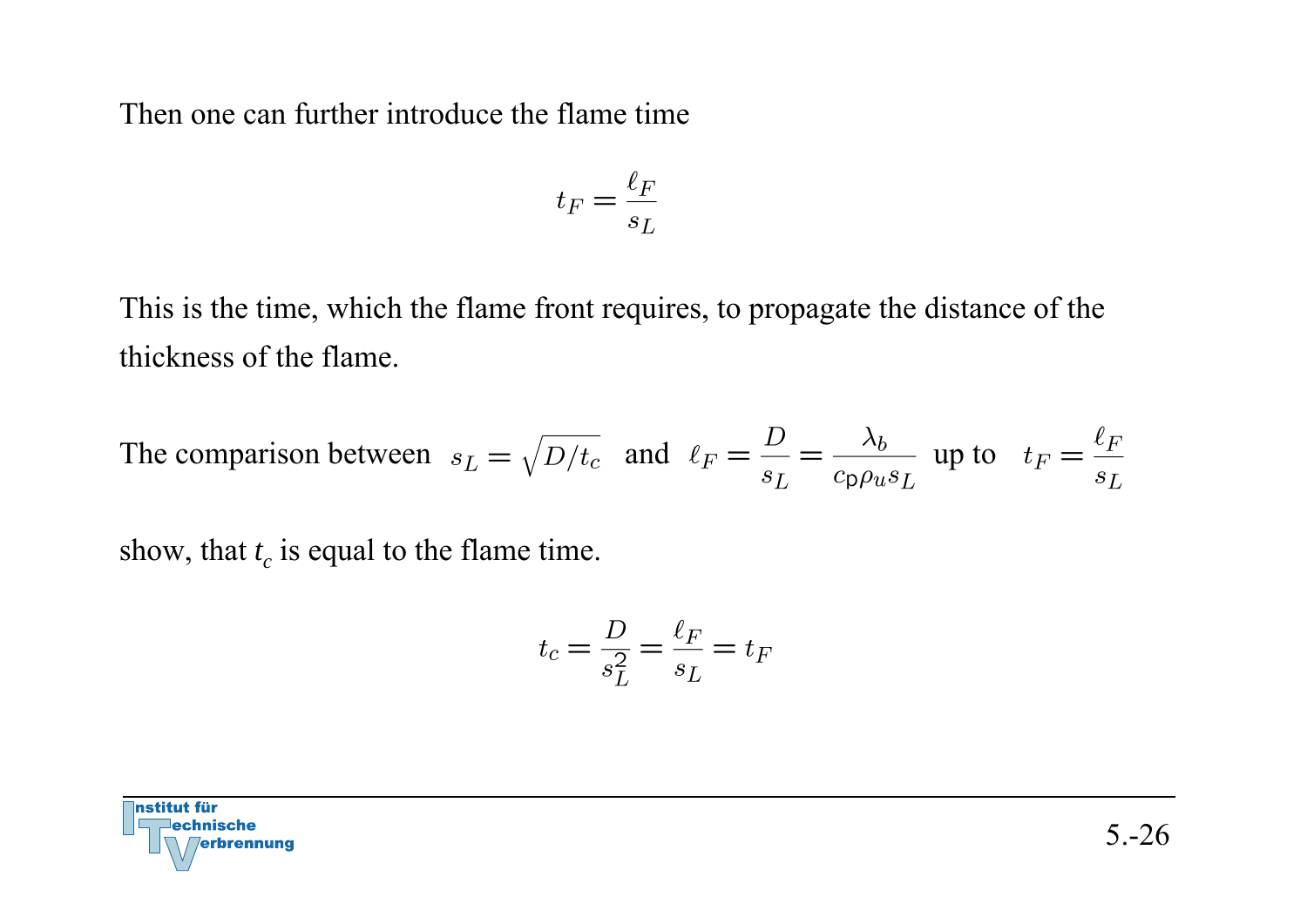The flame thickness can be descriptively constructed from the temperature profile.

If one attaches a tangent to the turning point of the temperature profile and determines the intersection with the horizontal line at  $T_u$  and  $T_b$ , at the abscissa the flame length can be taken.  $T$  $T_{h}$  $T_{u}$  $\ell_F$  $\boldsymbol{x}$ 

If one substitutes in

$$
\frac{\mathrm{d}T}{\mathrm{d}x} = \frac{c_p \,\rho_u s_L}{\lambda} (T - T_u).
$$

the left side by  $(T_b - T_u)/\ell_F$  and evaluates the right side at  $T = T_b$ , one obtains in accordance with

$$
\ell_F = \frac{D}{s_L} = \frac{\lambda_b}{c_{\text{p}} \rho_u s_L}
$$

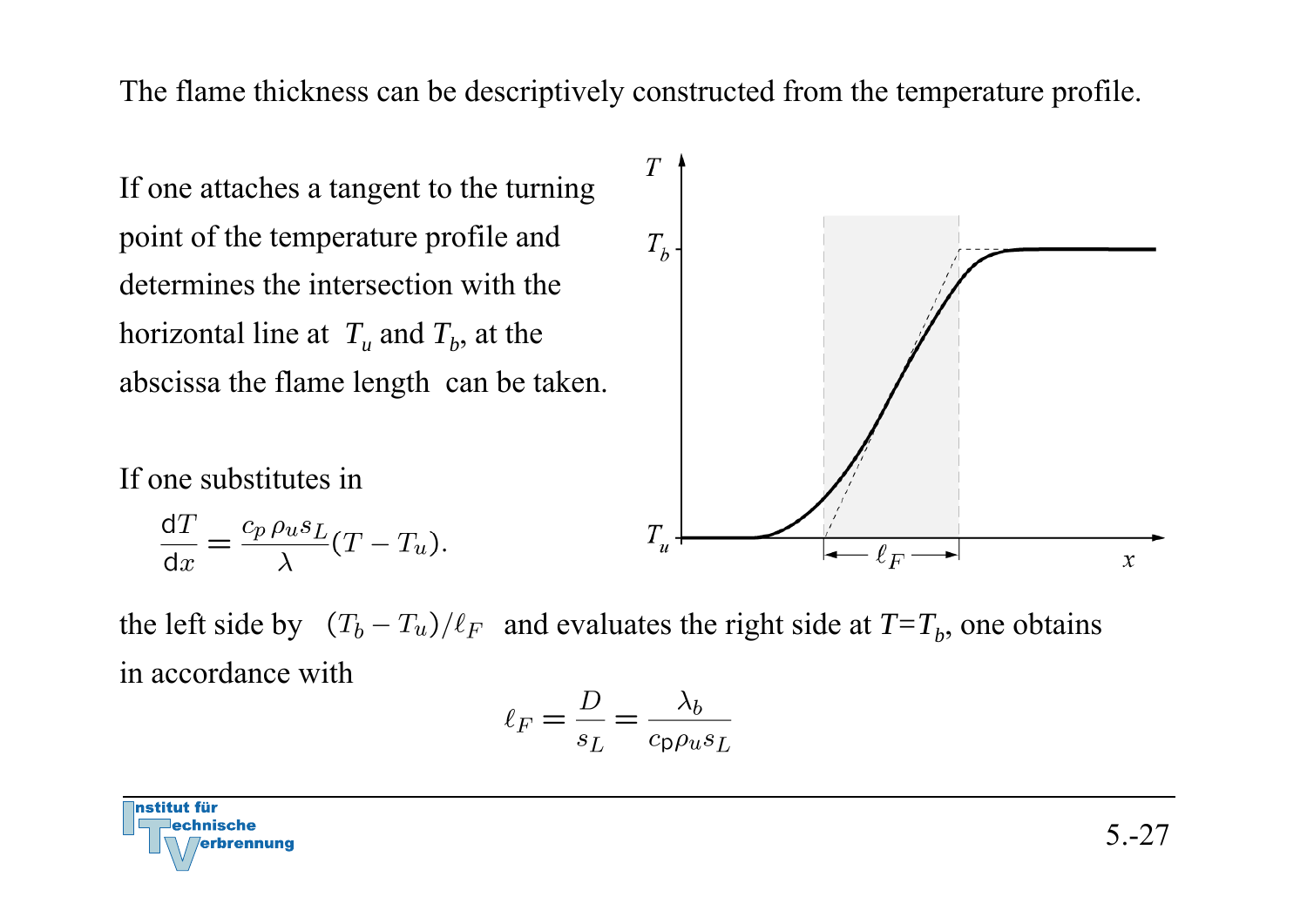Below we will introduce a normalized coordinate

$$
x^* = \rho_u s_L \int\limits_0^x \frac{c_p}{\lambda} \mathrm{d}x
$$

which eliminates all properties from the temperature equation, as will be shown with

$$
\frac{\mathrm{d}T}{\mathrm{d}x} = \frac{\mathrm{d}^2T}{\mathrm{d}x^2} + \omega
$$

This suggests

$$
\rho_u s_L \int\limits_0^{\ell_F} \frac{\lambda}{c_p} \mathrm{d}x = 1.
$$